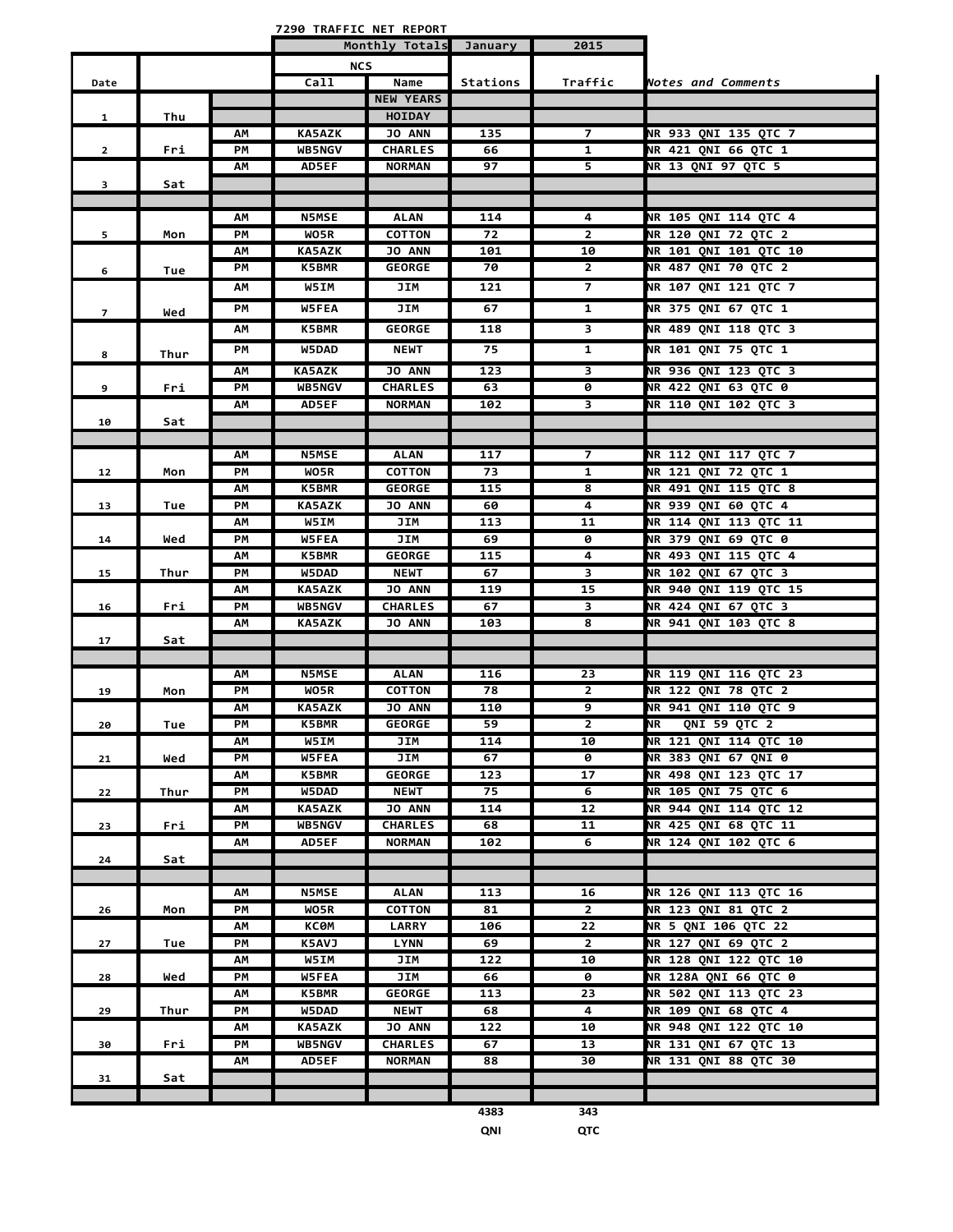| Monthly Totals<br>February<br>2015<br><b>NCS</b><br>Call<br>Traffic<br>Date<br>Name<br>Stations<br><b>Notes and Comments</b><br>Day<br>NR 202 QNI 125 QTC 18<br><b>N5MSE</b><br><b>ALAN</b><br>125<br>18<br>AΜ<br><b>NR 124 QNI 68 QTC 5</b><br>PМ<br>WO5R<br><b>COTTON</b><br>68<br>5.<br>$\overline{2}$<br>Mon<br>NR 505 QNI 117 QTC 24<br><b>K5BMR</b><br><b>GEORGE</b><br>117<br>24<br>АΜ<br>NR 203 QNI 73 QTC 1<br>$\overline{\mathbf{3}}$<br>PM<br>K5AVJ<br><b>LYNN</b><br>73<br>1<br>Tue<br><b>NR 204 QNI 121 QTC 7</b><br>W5IM<br>JIM<br>121<br>АΜ<br>7<br><b>NR 204A QNI 64 QTC 1</b><br>PM<br>W5FEA<br>JIM<br>4<br>64<br>$\mathbf{1}$<br>Wed<br><b>NR 509 QNI 114 QTC 15</b><br>15<br>AM<br><b>K5BMR</b><br><b>GEORGE</b><br>114<br>NR 110 QNI 75 QTC 3<br>5<br>PM<br><b>NEWT</b><br>75<br>$\overline{\mathbf{3}}$<br>W5DAD<br>Thur<br>NR 952 QNI 124 QTC 7<br>$\overline{7}$<br>KA5AZK<br>JO ANN<br>124<br>АΜ<br><b>NR 428 QNI 68 QTC 1</b><br>PM<br><b>CHARLES</b><br>$\mathbf{1}$<br>6<br><b>WB5NGV</b><br>68<br>Fri<br>NR 27 QNI 96 QTC 1<br>$\mathbf{1}$<br>AM<br>AD5EF<br><b>NORMAN</b><br>96<br>$\overline{7}$<br>Sat<br><b>N5MSE</b><br>15<br>NR 209 QNI 113 QTC 15<br>АΜ<br>ALAN<br>113<br>WO5R<br><b>NR 125 QNI 64 QTC 0</b><br>9<br>PM<br><b>COTTON</b><br>64<br>0<br>Mon<br>NR 953 QNI 109 QTC 20<br>KA5AZK<br>JO ANN<br>20<br>AM<br>109<br>NR 512 QNI 68 QTC 3<br>$\overline{\mathbf{3}}$<br><b>K5BMR</b><br><b>GEORGE</b><br>68<br>PМ<br>10<br>Tue<br><b>NR 211 QNI 100 QTC 20</b><br>W5IM<br>JIM<br>100<br>20<br>АΜ<br>JIM<br>NR 211A QNI 55 QTC 3<br>PM<br>W5FEA<br>55<br>3<br>11<br>Wed<br>NR 513 QNI 112 QTC 24<br><b>GEORGE</b><br>K5BMR<br>112<br>24<br>АΜ<br>NR 212A QNI 50 QTC 3<br>W5FEA<br>JIM<br>PМ<br>50<br>3<br>12<br>Thur<br>NR 956 QNI 126 QTC 11<br><b>KA5AZK</b><br><b>JO ANN</b><br>126<br>11<br>АΜ<br>NR 429 QNI 53 QTC 3<br>PM<br>WB5NGV<br><b>CHARLES</b><br>53<br>$\overline{\mathbf{3}}$<br>13<br>Fri<br><b>NR 214 QNI 82 QTC 10</b><br>AM<br>AD5EF<br><b>NORMAN</b><br>82<br>10<br>14<br>Sat<br>NR 215 QNI 108 QTC 15<br><b>N5MSE</b><br><b>ALAN</b><br>15<br>AΜ<br>108<br><b>NR 126 QNI 69 QTC 2</b><br>PM<br>WO5R<br><b>COTTON</b><br>69<br>$\overline{2}$<br>16<br>Mon<br><b>NR 518 QNI 124 QTC 9</b><br><b>KA5AZK</b><br><b>JO ANN</b><br>124<br>9<br>АΜ<br>NR 112 QNI 67 QTC 2<br>PM<br>W5DAD<br>$\overline{2}$<br><b>NEWT</b><br>67<br>17<br>Tue<br>W5IM<br>NR 218 QNI 109 QTC 15<br>АM<br>JIM<br>109<br>15<br><b>NR 218A QNI 60 QTC 0</b><br>0<br>PM<br>W5FEA<br>JIM<br>18<br>60<br>Wed<br>$\overline{7}$<br>NR 519 QNI 117 QTC 7<br><b>K5BMR</b><br><b>GEORGE</b><br>117<br>АΜ<br>$\overline{1}$<br><b>NR 114 QNI 60 QTC 1</b><br>19<br>PM<br>W5DAD<br><b>NEWT</b><br>60<br>Thur<br><b>NR 962 QNI 120 QTC 16</b><br>JO ANN<br><b>KA5AZK</b><br>16<br>АΜ<br>120<br>NR 430 QNI 65 QTC 1<br>WB5NGV<br><b>CHARLES</b><br>PM<br>65<br>20<br>Fri<br>$\mathbf{1}$<br>NR 221 QNI 97 QTC 5<br>AD5EF<br><b>NORMAN</b><br>97<br>5<br>AΜ<br>21<br>Sat<br>NR 223 QNI 138 QTC 10<br><b>N5MSE</b><br>10<br>АΜ<br><b>ALAN</b><br>138<br>NR 127 QNI 73 QTC 1<br>$\mathbf{1}$<br>23<br>PM<br>WO5R<br>COTTON<br>73<br>Mon<br>NR 9 QNI 112 QTC 16<br>16<br><b>KC0M</b><br><b>LARRY</b><br>112<br>АΜ<br>NR 965 QNI 50 QTC 3<br>PM<br><b>KA5AZK</b><br><b>JO ANN</b><br>50<br>24<br>3<br>Tue<br><b>NR 225 QNI 122 QTC 9</b><br>W5IM<br>JIM<br>9<br>АΜ<br>122<br>NR 225A QNI 64 QTC 1<br>PM<br>W5FEA<br>JIM<br>64<br>$\mathbf{1}$<br>25<br>Wed<br>NR 523 QNI 129 QTC 6<br>K5BMR<br><b>GEORGE</b><br>129<br>AΜ<br>6<br>77<br>NR 115 QNI 77 QTC 1<br>PM<br><b>NEWT</b><br>$\mathbf{1}$<br>W5DAD<br>26<br>Thur<br>NR 969 QNI 117 QTC2<br>$\overline{2}$<br><b>KA5AZK</b><br><b>JO ANN</b><br>117<br>АΜ<br>$\overline{1}$<br>NR 227 QNI 67 QTC 1<br>PM<br><b>TOM</b><br>W5UF0<br>67<br>27<br>Fri<br><b>NR 30 QNI 116 QTC 12</b><br>K5TGS<br><b>TIM</b><br>$12 \overline{ }$<br>АΜ<br>118<br>28<br>Sat<br>4040<br>330<br>QNI<br>QTC |  | 7290 TRAFFIC NET REPORT |  |  |
|-----------------------------------------------------------------------------------------------------------------------------------------------------------------------------------------------------------------------------------------------------------------------------------------------------------------------------------------------------------------------------------------------------------------------------------------------------------------------------------------------------------------------------------------------------------------------------------------------------------------------------------------------------------------------------------------------------------------------------------------------------------------------------------------------------------------------------------------------------------------------------------------------------------------------------------------------------------------------------------------------------------------------------------------------------------------------------------------------------------------------------------------------------------------------------------------------------------------------------------------------------------------------------------------------------------------------------------------------------------------------------------------------------------------------------------------------------------------------------------------------------------------------------------------------------------------------------------------------------------------------------------------------------------------------------------------------------------------------------------------------------------------------------------------------------------------------------------------------------------------------------------------------------------------------------------------------------------------------------------------------------------------------------------------------------------------------------------------------------------------------------------------------------------------------------------------------------------------------------------------------------------------------------------------------------------------------------------------------------------------------------------------------------------------------------------------------------------------------------------------------------------------------------------------------------------------------------------------------------------------------------------------------------------------------------------------------------------------------------------------------------------------------------------------------------------------------------------------------------------------------------------------------------------------------------------------------------------------------------------------------------------------------------------------------------------------------------------------------------------------------------------------------------------------------------------------------------------------------------------------------------------------------------------------------------------------------------------------------------------------------------------------------------------------------------------------------------------------------------------------------------------------------------------------------------------------------------------------------------------------------------------------------------------------------------------------------------------------------------------------------------------------------------------------------------------------------------------------------------------------------------------------------------------------------------------------------------------------|--|-------------------------|--|--|
|                                                                                                                                                                                                                                                                                                                                                                                                                                                                                                                                                                                                                                                                                                                                                                                                                                                                                                                                                                                                                                                                                                                                                                                                                                                                                                                                                                                                                                                                                                                                                                                                                                                                                                                                                                                                                                                                                                                                                                                                                                                                                                                                                                                                                                                                                                                                                                                                                                                                                                                                                                                                                                                                                                                                                                                                                                                                                                                                                                                                                                                                                                                                                                                                                                                                                                                                                                                                                                                                                                                                                                                                                                                                                                                                                                                                                                                                                                                                                                 |  |                         |  |  |
|                                                                                                                                                                                                                                                                                                                                                                                                                                                                                                                                                                                                                                                                                                                                                                                                                                                                                                                                                                                                                                                                                                                                                                                                                                                                                                                                                                                                                                                                                                                                                                                                                                                                                                                                                                                                                                                                                                                                                                                                                                                                                                                                                                                                                                                                                                                                                                                                                                                                                                                                                                                                                                                                                                                                                                                                                                                                                                                                                                                                                                                                                                                                                                                                                                                                                                                                                                                                                                                                                                                                                                                                                                                                                                                                                                                                                                                                                                                                                                 |  |                         |  |  |
|                                                                                                                                                                                                                                                                                                                                                                                                                                                                                                                                                                                                                                                                                                                                                                                                                                                                                                                                                                                                                                                                                                                                                                                                                                                                                                                                                                                                                                                                                                                                                                                                                                                                                                                                                                                                                                                                                                                                                                                                                                                                                                                                                                                                                                                                                                                                                                                                                                                                                                                                                                                                                                                                                                                                                                                                                                                                                                                                                                                                                                                                                                                                                                                                                                                                                                                                                                                                                                                                                                                                                                                                                                                                                                                                                                                                                                                                                                                                                                 |  |                         |  |  |
|                                                                                                                                                                                                                                                                                                                                                                                                                                                                                                                                                                                                                                                                                                                                                                                                                                                                                                                                                                                                                                                                                                                                                                                                                                                                                                                                                                                                                                                                                                                                                                                                                                                                                                                                                                                                                                                                                                                                                                                                                                                                                                                                                                                                                                                                                                                                                                                                                                                                                                                                                                                                                                                                                                                                                                                                                                                                                                                                                                                                                                                                                                                                                                                                                                                                                                                                                                                                                                                                                                                                                                                                                                                                                                                                                                                                                                                                                                                                                                 |  |                         |  |  |
|                                                                                                                                                                                                                                                                                                                                                                                                                                                                                                                                                                                                                                                                                                                                                                                                                                                                                                                                                                                                                                                                                                                                                                                                                                                                                                                                                                                                                                                                                                                                                                                                                                                                                                                                                                                                                                                                                                                                                                                                                                                                                                                                                                                                                                                                                                                                                                                                                                                                                                                                                                                                                                                                                                                                                                                                                                                                                                                                                                                                                                                                                                                                                                                                                                                                                                                                                                                                                                                                                                                                                                                                                                                                                                                                                                                                                                                                                                                                                                 |  |                         |  |  |
|                                                                                                                                                                                                                                                                                                                                                                                                                                                                                                                                                                                                                                                                                                                                                                                                                                                                                                                                                                                                                                                                                                                                                                                                                                                                                                                                                                                                                                                                                                                                                                                                                                                                                                                                                                                                                                                                                                                                                                                                                                                                                                                                                                                                                                                                                                                                                                                                                                                                                                                                                                                                                                                                                                                                                                                                                                                                                                                                                                                                                                                                                                                                                                                                                                                                                                                                                                                                                                                                                                                                                                                                                                                                                                                                                                                                                                                                                                                                                                 |  |                         |  |  |
|                                                                                                                                                                                                                                                                                                                                                                                                                                                                                                                                                                                                                                                                                                                                                                                                                                                                                                                                                                                                                                                                                                                                                                                                                                                                                                                                                                                                                                                                                                                                                                                                                                                                                                                                                                                                                                                                                                                                                                                                                                                                                                                                                                                                                                                                                                                                                                                                                                                                                                                                                                                                                                                                                                                                                                                                                                                                                                                                                                                                                                                                                                                                                                                                                                                                                                                                                                                                                                                                                                                                                                                                                                                                                                                                                                                                                                                                                                                                                                 |  |                         |  |  |
|                                                                                                                                                                                                                                                                                                                                                                                                                                                                                                                                                                                                                                                                                                                                                                                                                                                                                                                                                                                                                                                                                                                                                                                                                                                                                                                                                                                                                                                                                                                                                                                                                                                                                                                                                                                                                                                                                                                                                                                                                                                                                                                                                                                                                                                                                                                                                                                                                                                                                                                                                                                                                                                                                                                                                                                                                                                                                                                                                                                                                                                                                                                                                                                                                                                                                                                                                                                                                                                                                                                                                                                                                                                                                                                                                                                                                                                                                                                                                                 |  |                         |  |  |
|                                                                                                                                                                                                                                                                                                                                                                                                                                                                                                                                                                                                                                                                                                                                                                                                                                                                                                                                                                                                                                                                                                                                                                                                                                                                                                                                                                                                                                                                                                                                                                                                                                                                                                                                                                                                                                                                                                                                                                                                                                                                                                                                                                                                                                                                                                                                                                                                                                                                                                                                                                                                                                                                                                                                                                                                                                                                                                                                                                                                                                                                                                                                                                                                                                                                                                                                                                                                                                                                                                                                                                                                                                                                                                                                                                                                                                                                                                                                                                 |  |                         |  |  |
|                                                                                                                                                                                                                                                                                                                                                                                                                                                                                                                                                                                                                                                                                                                                                                                                                                                                                                                                                                                                                                                                                                                                                                                                                                                                                                                                                                                                                                                                                                                                                                                                                                                                                                                                                                                                                                                                                                                                                                                                                                                                                                                                                                                                                                                                                                                                                                                                                                                                                                                                                                                                                                                                                                                                                                                                                                                                                                                                                                                                                                                                                                                                                                                                                                                                                                                                                                                                                                                                                                                                                                                                                                                                                                                                                                                                                                                                                                                                                                 |  |                         |  |  |
|                                                                                                                                                                                                                                                                                                                                                                                                                                                                                                                                                                                                                                                                                                                                                                                                                                                                                                                                                                                                                                                                                                                                                                                                                                                                                                                                                                                                                                                                                                                                                                                                                                                                                                                                                                                                                                                                                                                                                                                                                                                                                                                                                                                                                                                                                                                                                                                                                                                                                                                                                                                                                                                                                                                                                                                                                                                                                                                                                                                                                                                                                                                                                                                                                                                                                                                                                                                                                                                                                                                                                                                                                                                                                                                                                                                                                                                                                                                                                                 |  |                         |  |  |
|                                                                                                                                                                                                                                                                                                                                                                                                                                                                                                                                                                                                                                                                                                                                                                                                                                                                                                                                                                                                                                                                                                                                                                                                                                                                                                                                                                                                                                                                                                                                                                                                                                                                                                                                                                                                                                                                                                                                                                                                                                                                                                                                                                                                                                                                                                                                                                                                                                                                                                                                                                                                                                                                                                                                                                                                                                                                                                                                                                                                                                                                                                                                                                                                                                                                                                                                                                                                                                                                                                                                                                                                                                                                                                                                                                                                                                                                                                                                                                 |  |                         |  |  |
|                                                                                                                                                                                                                                                                                                                                                                                                                                                                                                                                                                                                                                                                                                                                                                                                                                                                                                                                                                                                                                                                                                                                                                                                                                                                                                                                                                                                                                                                                                                                                                                                                                                                                                                                                                                                                                                                                                                                                                                                                                                                                                                                                                                                                                                                                                                                                                                                                                                                                                                                                                                                                                                                                                                                                                                                                                                                                                                                                                                                                                                                                                                                                                                                                                                                                                                                                                                                                                                                                                                                                                                                                                                                                                                                                                                                                                                                                                                                                                 |  |                         |  |  |
|                                                                                                                                                                                                                                                                                                                                                                                                                                                                                                                                                                                                                                                                                                                                                                                                                                                                                                                                                                                                                                                                                                                                                                                                                                                                                                                                                                                                                                                                                                                                                                                                                                                                                                                                                                                                                                                                                                                                                                                                                                                                                                                                                                                                                                                                                                                                                                                                                                                                                                                                                                                                                                                                                                                                                                                                                                                                                                                                                                                                                                                                                                                                                                                                                                                                                                                                                                                                                                                                                                                                                                                                                                                                                                                                                                                                                                                                                                                                                                 |  |                         |  |  |
|                                                                                                                                                                                                                                                                                                                                                                                                                                                                                                                                                                                                                                                                                                                                                                                                                                                                                                                                                                                                                                                                                                                                                                                                                                                                                                                                                                                                                                                                                                                                                                                                                                                                                                                                                                                                                                                                                                                                                                                                                                                                                                                                                                                                                                                                                                                                                                                                                                                                                                                                                                                                                                                                                                                                                                                                                                                                                                                                                                                                                                                                                                                                                                                                                                                                                                                                                                                                                                                                                                                                                                                                                                                                                                                                                                                                                                                                                                                                                                 |  |                         |  |  |
|                                                                                                                                                                                                                                                                                                                                                                                                                                                                                                                                                                                                                                                                                                                                                                                                                                                                                                                                                                                                                                                                                                                                                                                                                                                                                                                                                                                                                                                                                                                                                                                                                                                                                                                                                                                                                                                                                                                                                                                                                                                                                                                                                                                                                                                                                                                                                                                                                                                                                                                                                                                                                                                                                                                                                                                                                                                                                                                                                                                                                                                                                                                                                                                                                                                                                                                                                                                                                                                                                                                                                                                                                                                                                                                                                                                                                                                                                                                                                                 |  |                         |  |  |
|                                                                                                                                                                                                                                                                                                                                                                                                                                                                                                                                                                                                                                                                                                                                                                                                                                                                                                                                                                                                                                                                                                                                                                                                                                                                                                                                                                                                                                                                                                                                                                                                                                                                                                                                                                                                                                                                                                                                                                                                                                                                                                                                                                                                                                                                                                                                                                                                                                                                                                                                                                                                                                                                                                                                                                                                                                                                                                                                                                                                                                                                                                                                                                                                                                                                                                                                                                                                                                                                                                                                                                                                                                                                                                                                                                                                                                                                                                                                                                 |  |                         |  |  |
|                                                                                                                                                                                                                                                                                                                                                                                                                                                                                                                                                                                                                                                                                                                                                                                                                                                                                                                                                                                                                                                                                                                                                                                                                                                                                                                                                                                                                                                                                                                                                                                                                                                                                                                                                                                                                                                                                                                                                                                                                                                                                                                                                                                                                                                                                                                                                                                                                                                                                                                                                                                                                                                                                                                                                                                                                                                                                                                                                                                                                                                                                                                                                                                                                                                                                                                                                                                                                                                                                                                                                                                                                                                                                                                                                                                                                                                                                                                                                                 |  |                         |  |  |
|                                                                                                                                                                                                                                                                                                                                                                                                                                                                                                                                                                                                                                                                                                                                                                                                                                                                                                                                                                                                                                                                                                                                                                                                                                                                                                                                                                                                                                                                                                                                                                                                                                                                                                                                                                                                                                                                                                                                                                                                                                                                                                                                                                                                                                                                                                                                                                                                                                                                                                                                                                                                                                                                                                                                                                                                                                                                                                                                                                                                                                                                                                                                                                                                                                                                                                                                                                                                                                                                                                                                                                                                                                                                                                                                                                                                                                                                                                                                                                 |  |                         |  |  |
|                                                                                                                                                                                                                                                                                                                                                                                                                                                                                                                                                                                                                                                                                                                                                                                                                                                                                                                                                                                                                                                                                                                                                                                                                                                                                                                                                                                                                                                                                                                                                                                                                                                                                                                                                                                                                                                                                                                                                                                                                                                                                                                                                                                                                                                                                                                                                                                                                                                                                                                                                                                                                                                                                                                                                                                                                                                                                                                                                                                                                                                                                                                                                                                                                                                                                                                                                                                                                                                                                                                                                                                                                                                                                                                                                                                                                                                                                                                                                                 |  |                         |  |  |
|                                                                                                                                                                                                                                                                                                                                                                                                                                                                                                                                                                                                                                                                                                                                                                                                                                                                                                                                                                                                                                                                                                                                                                                                                                                                                                                                                                                                                                                                                                                                                                                                                                                                                                                                                                                                                                                                                                                                                                                                                                                                                                                                                                                                                                                                                                                                                                                                                                                                                                                                                                                                                                                                                                                                                                                                                                                                                                                                                                                                                                                                                                                                                                                                                                                                                                                                                                                                                                                                                                                                                                                                                                                                                                                                                                                                                                                                                                                                                                 |  |                         |  |  |
|                                                                                                                                                                                                                                                                                                                                                                                                                                                                                                                                                                                                                                                                                                                                                                                                                                                                                                                                                                                                                                                                                                                                                                                                                                                                                                                                                                                                                                                                                                                                                                                                                                                                                                                                                                                                                                                                                                                                                                                                                                                                                                                                                                                                                                                                                                                                                                                                                                                                                                                                                                                                                                                                                                                                                                                                                                                                                                                                                                                                                                                                                                                                                                                                                                                                                                                                                                                                                                                                                                                                                                                                                                                                                                                                                                                                                                                                                                                                                                 |  |                         |  |  |
|                                                                                                                                                                                                                                                                                                                                                                                                                                                                                                                                                                                                                                                                                                                                                                                                                                                                                                                                                                                                                                                                                                                                                                                                                                                                                                                                                                                                                                                                                                                                                                                                                                                                                                                                                                                                                                                                                                                                                                                                                                                                                                                                                                                                                                                                                                                                                                                                                                                                                                                                                                                                                                                                                                                                                                                                                                                                                                                                                                                                                                                                                                                                                                                                                                                                                                                                                                                                                                                                                                                                                                                                                                                                                                                                                                                                                                                                                                                                                                 |  |                         |  |  |
|                                                                                                                                                                                                                                                                                                                                                                                                                                                                                                                                                                                                                                                                                                                                                                                                                                                                                                                                                                                                                                                                                                                                                                                                                                                                                                                                                                                                                                                                                                                                                                                                                                                                                                                                                                                                                                                                                                                                                                                                                                                                                                                                                                                                                                                                                                                                                                                                                                                                                                                                                                                                                                                                                                                                                                                                                                                                                                                                                                                                                                                                                                                                                                                                                                                                                                                                                                                                                                                                                                                                                                                                                                                                                                                                                                                                                                                                                                                                                                 |  |                         |  |  |
|                                                                                                                                                                                                                                                                                                                                                                                                                                                                                                                                                                                                                                                                                                                                                                                                                                                                                                                                                                                                                                                                                                                                                                                                                                                                                                                                                                                                                                                                                                                                                                                                                                                                                                                                                                                                                                                                                                                                                                                                                                                                                                                                                                                                                                                                                                                                                                                                                                                                                                                                                                                                                                                                                                                                                                                                                                                                                                                                                                                                                                                                                                                                                                                                                                                                                                                                                                                                                                                                                                                                                                                                                                                                                                                                                                                                                                                                                                                                                                 |  |                         |  |  |
|                                                                                                                                                                                                                                                                                                                                                                                                                                                                                                                                                                                                                                                                                                                                                                                                                                                                                                                                                                                                                                                                                                                                                                                                                                                                                                                                                                                                                                                                                                                                                                                                                                                                                                                                                                                                                                                                                                                                                                                                                                                                                                                                                                                                                                                                                                                                                                                                                                                                                                                                                                                                                                                                                                                                                                                                                                                                                                                                                                                                                                                                                                                                                                                                                                                                                                                                                                                                                                                                                                                                                                                                                                                                                                                                                                                                                                                                                                                                                                 |  |                         |  |  |
|                                                                                                                                                                                                                                                                                                                                                                                                                                                                                                                                                                                                                                                                                                                                                                                                                                                                                                                                                                                                                                                                                                                                                                                                                                                                                                                                                                                                                                                                                                                                                                                                                                                                                                                                                                                                                                                                                                                                                                                                                                                                                                                                                                                                                                                                                                                                                                                                                                                                                                                                                                                                                                                                                                                                                                                                                                                                                                                                                                                                                                                                                                                                                                                                                                                                                                                                                                                                                                                                                                                                                                                                                                                                                                                                                                                                                                                                                                                                                                 |  |                         |  |  |
|                                                                                                                                                                                                                                                                                                                                                                                                                                                                                                                                                                                                                                                                                                                                                                                                                                                                                                                                                                                                                                                                                                                                                                                                                                                                                                                                                                                                                                                                                                                                                                                                                                                                                                                                                                                                                                                                                                                                                                                                                                                                                                                                                                                                                                                                                                                                                                                                                                                                                                                                                                                                                                                                                                                                                                                                                                                                                                                                                                                                                                                                                                                                                                                                                                                                                                                                                                                                                                                                                                                                                                                                                                                                                                                                                                                                                                                                                                                                                                 |  |                         |  |  |
|                                                                                                                                                                                                                                                                                                                                                                                                                                                                                                                                                                                                                                                                                                                                                                                                                                                                                                                                                                                                                                                                                                                                                                                                                                                                                                                                                                                                                                                                                                                                                                                                                                                                                                                                                                                                                                                                                                                                                                                                                                                                                                                                                                                                                                                                                                                                                                                                                                                                                                                                                                                                                                                                                                                                                                                                                                                                                                                                                                                                                                                                                                                                                                                                                                                                                                                                                                                                                                                                                                                                                                                                                                                                                                                                                                                                                                                                                                                                                                 |  |                         |  |  |
|                                                                                                                                                                                                                                                                                                                                                                                                                                                                                                                                                                                                                                                                                                                                                                                                                                                                                                                                                                                                                                                                                                                                                                                                                                                                                                                                                                                                                                                                                                                                                                                                                                                                                                                                                                                                                                                                                                                                                                                                                                                                                                                                                                                                                                                                                                                                                                                                                                                                                                                                                                                                                                                                                                                                                                                                                                                                                                                                                                                                                                                                                                                                                                                                                                                                                                                                                                                                                                                                                                                                                                                                                                                                                                                                                                                                                                                                                                                                                                 |  |                         |  |  |
|                                                                                                                                                                                                                                                                                                                                                                                                                                                                                                                                                                                                                                                                                                                                                                                                                                                                                                                                                                                                                                                                                                                                                                                                                                                                                                                                                                                                                                                                                                                                                                                                                                                                                                                                                                                                                                                                                                                                                                                                                                                                                                                                                                                                                                                                                                                                                                                                                                                                                                                                                                                                                                                                                                                                                                                                                                                                                                                                                                                                                                                                                                                                                                                                                                                                                                                                                                                                                                                                                                                                                                                                                                                                                                                                                                                                                                                                                                                                                                 |  |                         |  |  |
|                                                                                                                                                                                                                                                                                                                                                                                                                                                                                                                                                                                                                                                                                                                                                                                                                                                                                                                                                                                                                                                                                                                                                                                                                                                                                                                                                                                                                                                                                                                                                                                                                                                                                                                                                                                                                                                                                                                                                                                                                                                                                                                                                                                                                                                                                                                                                                                                                                                                                                                                                                                                                                                                                                                                                                                                                                                                                                                                                                                                                                                                                                                                                                                                                                                                                                                                                                                                                                                                                                                                                                                                                                                                                                                                                                                                                                                                                                                                                                 |  |                         |  |  |
|                                                                                                                                                                                                                                                                                                                                                                                                                                                                                                                                                                                                                                                                                                                                                                                                                                                                                                                                                                                                                                                                                                                                                                                                                                                                                                                                                                                                                                                                                                                                                                                                                                                                                                                                                                                                                                                                                                                                                                                                                                                                                                                                                                                                                                                                                                                                                                                                                                                                                                                                                                                                                                                                                                                                                                                                                                                                                                                                                                                                                                                                                                                                                                                                                                                                                                                                                                                                                                                                                                                                                                                                                                                                                                                                                                                                                                                                                                                                                                 |  |                         |  |  |
|                                                                                                                                                                                                                                                                                                                                                                                                                                                                                                                                                                                                                                                                                                                                                                                                                                                                                                                                                                                                                                                                                                                                                                                                                                                                                                                                                                                                                                                                                                                                                                                                                                                                                                                                                                                                                                                                                                                                                                                                                                                                                                                                                                                                                                                                                                                                                                                                                                                                                                                                                                                                                                                                                                                                                                                                                                                                                                                                                                                                                                                                                                                                                                                                                                                                                                                                                                                                                                                                                                                                                                                                                                                                                                                                                                                                                                                                                                                                                                 |  |                         |  |  |
|                                                                                                                                                                                                                                                                                                                                                                                                                                                                                                                                                                                                                                                                                                                                                                                                                                                                                                                                                                                                                                                                                                                                                                                                                                                                                                                                                                                                                                                                                                                                                                                                                                                                                                                                                                                                                                                                                                                                                                                                                                                                                                                                                                                                                                                                                                                                                                                                                                                                                                                                                                                                                                                                                                                                                                                                                                                                                                                                                                                                                                                                                                                                                                                                                                                                                                                                                                                                                                                                                                                                                                                                                                                                                                                                                                                                                                                                                                                                                                 |  |                         |  |  |
|                                                                                                                                                                                                                                                                                                                                                                                                                                                                                                                                                                                                                                                                                                                                                                                                                                                                                                                                                                                                                                                                                                                                                                                                                                                                                                                                                                                                                                                                                                                                                                                                                                                                                                                                                                                                                                                                                                                                                                                                                                                                                                                                                                                                                                                                                                                                                                                                                                                                                                                                                                                                                                                                                                                                                                                                                                                                                                                                                                                                                                                                                                                                                                                                                                                                                                                                                                                                                                                                                                                                                                                                                                                                                                                                                                                                                                                                                                                                                                 |  |                         |  |  |
|                                                                                                                                                                                                                                                                                                                                                                                                                                                                                                                                                                                                                                                                                                                                                                                                                                                                                                                                                                                                                                                                                                                                                                                                                                                                                                                                                                                                                                                                                                                                                                                                                                                                                                                                                                                                                                                                                                                                                                                                                                                                                                                                                                                                                                                                                                                                                                                                                                                                                                                                                                                                                                                                                                                                                                                                                                                                                                                                                                                                                                                                                                                                                                                                                                                                                                                                                                                                                                                                                                                                                                                                                                                                                                                                                                                                                                                                                                                                                                 |  |                         |  |  |
|                                                                                                                                                                                                                                                                                                                                                                                                                                                                                                                                                                                                                                                                                                                                                                                                                                                                                                                                                                                                                                                                                                                                                                                                                                                                                                                                                                                                                                                                                                                                                                                                                                                                                                                                                                                                                                                                                                                                                                                                                                                                                                                                                                                                                                                                                                                                                                                                                                                                                                                                                                                                                                                                                                                                                                                                                                                                                                                                                                                                                                                                                                                                                                                                                                                                                                                                                                                                                                                                                                                                                                                                                                                                                                                                                                                                                                                                                                                                                                 |  |                         |  |  |
|                                                                                                                                                                                                                                                                                                                                                                                                                                                                                                                                                                                                                                                                                                                                                                                                                                                                                                                                                                                                                                                                                                                                                                                                                                                                                                                                                                                                                                                                                                                                                                                                                                                                                                                                                                                                                                                                                                                                                                                                                                                                                                                                                                                                                                                                                                                                                                                                                                                                                                                                                                                                                                                                                                                                                                                                                                                                                                                                                                                                                                                                                                                                                                                                                                                                                                                                                                                                                                                                                                                                                                                                                                                                                                                                                                                                                                                                                                                                                                 |  |                         |  |  |
|                                                                                                                                                                                                                                                                                                                                                                                                                                                                                                                                                                                                                                                                                                                                                                                                                                                                                                                                                                                                                                                                                                                                                                                                                                                                                                                                                                                                                                                                                                                                                                                                                                                                                                                                                                                                                                                                                                                                                                                                                                                                                                                                                                                                                                                                                                                                                                                                                                                                                                                                                                                                                                                                                                                                                                                                                                                                                                                                                                                                                                                                                                                                                                                                                                                                                                                                                                                                                                                                                                                                                                                                                                                                                                                                                                                                                                                                                                                                                                 |  |                         |  |  |
|                                                                                                                                                                                                                                                                                                                                                                                                                                                                                                                                                                                                                                                                                                                                                                                                                                                                                                                                                                                                                                                                                                                                                                                                                                                                                                                                                                                                                                                                                                                                                                                                                                                                                                                                                                                                                                                                                                                                                                                                                                                                                                                                                                                                                                                                                                                                                                                                                                                                                                                                                                                                                                                                                                                                                                                                                                                                                                                                                                                                                                                                                                                                                                                                                                                                                                                                                                                                                                                                                                                                                                                                                                                                                                                                                                                                                                                                                                                                                                 |  |                         |  |  |
|                                                                                                                                                                                                                                                                                                                                                                                                                                                                                                                                                                                                                                                                                                                                                                                                                                                                                                                                                                                                                                                                                                                                                                                                                                                                                                                                                                                                                                                                                                                                                                                                                                                                                                                                                                                                                                                                                                                                                                                                                                                                                                                                                                                                                                                                                                                                                                                                                                                                                                                                                                                                                                                                                                                                                                                                                                                                                                                                                                                                                                                                                                                                                                                                                                                                                                                                                                                                                                                                                                                                                                                                                                                                                                                                                                                                                                                                                                                                                                 |  |                         |  |  |
|                                                                                                                                                                                                                                                                                                                                                                                                                                                                                                                                                                                                                                                                                                                                                                                                                                                                                                                                                                                                                                                                                                                                                                                                                                                                                                                                                                                                                                                                                                                                                                                                                                                                                                                                                                                                                                                                                                                                                                                                                                                                                                                                                                                                                                                                                                                                                                                                                                                                                                                                                                                                                                                                                                                                                                                                                                                                                                                                                                                                                                                                                                                                                                                                                                                                                                                                                                                                                                                                                                                                                                                                                                                                                                                                                                                                                                                                                                                                                                 |  |                         |  |  |
|                                                                                                                                                                                                                                                                                                                                                                                                                                                                                                                                                                                                                                                                                                                                                                                                                                                                                                                                                                                                                                                                                                                                                                                                                                                                                                                                                                                                                                                                                                                                                                                                                                                                                                                                                                                                                                                                                                                                                                                                                                                                                                                                                                                                                                                                                                                                                                                                                                                                                                                                                                                                                                                                                                                                                                                                                                                                                                                                                                                                                                                                                                                                                                                                                                                                                                                                                                                                                                                                                                                                                                                                                                                                                                                                                                                                                                                                                                                                                                 |  |                         |  |  |
|                                                                                                                                                                                                                                                                                                                                                                                                                                                                                                                                                                                                                                                                                                                                                                                                                                                                                                                                                                                                                                                                                                                                                                                                                                                                                                                                                                                                                                                                                                                                                                                                                                                                                                                                                                                                                                                                                                                                                                                                                                                                                                                                                                                                                                                                                                                                                                                                                                                                                                                                                                                                                                                                                                                                                                                                                                                                                                                                                                                                                                                                                                                                                                                                                                                                                                                                                                                                                                                                                                                                                                                                                                                                                                                                                                                                                                                                                                                                                                 |  |                         |  |  |
|                                                                                                                                                                                                                                                                                                                                                                                                                                                                                                                                                                                                                                                                                                                                                                                                                                                                                                                                                                                                                                                                                                                                                                                                                                                                                                                                                                                                                                                                                                                                                                                                                                                                                                                                                                                                                                                                                                                                                                                                                                                                                                                                                                                                                                                                                                                                                                                                                                                                                                                                                                                                                                                                                                                                                                                                                                                                                                                                                                                                                                                                                                                                                                                                                                                                                                                                                                                                                                                                                                                                                                                                                                                                                                                                                                                                                                                                                                                                                                 |  |                         |  |  |
|                                                                                                                                                                                                                                                                                                                                                                                                                                                                                                                                                                                                                                                                                                                                                                                                                                                                                                                                                                                                                                                                                                                                                                                                                                                                                                                                                                                                                                                                                                                                                                                                                                                                                                                                                                                                                                                                                                                                                                                                                                                                                                                                                                                                                                                                                                                                                                                                                                                                                                                                                                                                                                                                                                                                                                                                                                                                                                                                                                                                                                                                                                                                                                                                                                                                                                                                                                                                                                                                                                                                                                                                                                                                                                                                                                                                                                                                                                                                                                 |  |                         |  |  |
|                                                                                                                                                                                                                                                                                                                                                                                                                                                                                                                                                                                                                                                                                                                                                                                                                                                                                                                                                                                                                                                                                                                                                                                                                                                                                                                                                                                                                                                                                                                                                                                                                                                                                                                                                                                                                                                                                                                                                                                                                                                                                                                                                                                                                                                                                                                                                                                                                                                                                                                                                                                                                                                                                                                                                                                                                                                                                                                                                                                                                                                                                                                                                                                                                                                                                                                                                                                                                                                                                                                                                                                                                                                                                                                                                                                                                                                                                                                                                                 |  |                         |  |  |
|                                                                                                                                                                                                                                                                                                                                                                                                                                                                                                                                                                                                                                                                                                                                                                                                                                                                                                                                                                                                                                                                                                                                                                                                                                                                                                                                                                                                                                                                                                                                                                                                                                                                                                                                                                                                                                                                                                                                                                                                                                                                                                                                                                                                                                                                                                                                                                                                                                                                                                                                                                                                                                                                                                                                                                                                                                                                                                                                                                                                                                                                                                                                                                                                                                                                                                                                                                                                                                                                                                                                                                                                                                                                                                                                                                                                                                                                                                                                                                 |  |                         |  |  |
|                                                                                                                                                                                                                                                                                                                                                                                                                                                                                                                                                                                                                                                                                                                                                                                                                                                                                                                                                                                                                                                                                                                                                                                                                                                                                                                                                                                                                                                                                                                                                                                                                                                                                                                                                                                                                                                                                                                                                                                                                                                                                                                                                                                                                                                                                                                                                                                                                                                                                                                                                                                                                                                                                                                                                                                                                                                                                                                                                                                                                                                                                                                                                                                                                                                                                                                                                                                                                                                                                                                                                                                                                                                                                                                                                                                                                                                                                                                                                                 |  |                         |  |  |
|                                                                                                                                                                                                                                                                                                                                                                                                                                                                                                                                                                                                                                                                                                                                                                                                                                                                                                                                                                                                                                                                                                                                                                                                                                                                                                                                                                                                                                                                                                                                                                                                                                                                                                                                                                                                                                                                                                                                                                                                                                                                                                                                                                                                                                                                                                                                                                                                                                                                                                                                                                                                                                                                                                                                                                                                                                                                                                                                                                                                                                                                                                                                                                                                                                                                                                                                                                                                                                                                                                                                                                                                                                                                                                                                                                                                                                                                                                                                                                 |  |                         |  |  |
|                                                                                                                                                                                                                                                                                                                                                                                                                                                                                                                                                                                                                                                                                                                                                                                                                                                                                                                                                                                                                                                                                                                                                                                                                                                                                                                                                                                                                                                                                                                                                                                                                                                                                                                                                                                                                                                                                                                                                                                                                                                                                                                                                                                                                                                                                                                                                                                                                                                                                                                                                                                                                                                                                                                                                                                                                                                                                                                                                                                                                                                                                                                                                                                                                                                                                                                                                                                                                                                                                                                                                                                                                                                                                                                                                                                                                                                                                                                                                                 |  |                         |  |  |
|                                                                                                                                                                                                                                                                                                                                                                                                                                                                                                                                                                                                                                                                                                                                                                                                                                                                                                                                                                                                                                                                                                                                                                                                                                                                                                                                                                                                                                                                                                                                                                                                                                                                                                                                                                                                                                                                                                                                                                                                                                                                                                                                                                                                                                                                                                                                                                                                                                                                                                                                                                                                                                                                                                                                                                                                                                                                                                                                                                                                                                                                                                                                                                                                                                                                                                                                                                                                                                                                                                                                                                                                                                                                                                                                                                                                                                                                                                                                                                 |  |                         |  |  |
|                                                                                                                                                                                                                                                                                                                                                                                                                                                                                                                                                                                                                                                                                                                                                                                                                                                                                                                                                                                                                                                                                                                                                                                                                                                                                                                                                                                                                                                                                                                                                                                                                                                                                                                                                                                                                                                                                                                                                                                                                                                                                                                                                                                                                                                                                                                                                                                                                                                                                                                                                                                                                                                                                                                                                                                                                                                                                                                                                                                                                                                                                                                                                                                                                                                                                                                                                                                                                                                                                                                                                                                                                                                                                                                                                                                                                                                                                                                                                                 |  |                         |  |  |
|                                                                                                                                                                                                                                                                                                                                                                                                                                                                                                                                                                                                                                                                                                                                                                                                                                                                                                                                                                                                                                                                                                                                                                                                                                                                                                                                                                                                                                                                                                                                                                                                                                                                                                                                                                                                                                                                                                                                                                                                                                                                                                                                                                                                                                                                                                                                                                                                                                                                                                                                                                                                                                                                                                                                                                                                                                                                                                                                                                                                                                                                                                                                                                                                                                                                                                                                                                                                                                                                                                                                                                                                                                                                                                                                                                                                                                                                                                                                                                 |  |                         |  |  |
|                                                                                                                                                                                                                                                                                                                                                                                                                                                                                                                                                                                                                                                                                                                                                                                                                                                                                                                                                                                                                                                                                                                                                                                                                                                                                                                                                                                                                                                                                                                                                                                                                                                                                                                                                                                                                                                                                                                                                                                                                                                                                                                                                                                                                                                                                                                                                                                                                                                                                                                                                                                                                                                                                                                                                                                                                                                                                                                                                                                                                                                                                                                                                                                                                                                                                                                                                                                                                                                                                                                                                                                                                                                                                                                                                                                                                                                                                                                                                                 |  |                         |  |  |
|                                                                                                                                                                                                                                                                                                                                                                                                                                                                                                                                                                                                                                                                                                                                                                                                                                                                                                                                                                                                                                                                                                                                                                                                                                                                                                                                                                                                                                                                                                                                                                                                                                                                                                                                                                                                                                                                                                                                                                                                                                                                                                                                                                                                                                                                                                                                                                                                                                                                                                                                                                                                                                                                                                                                                                                                                                                                                                                                                                                                                                                                                                                                                                                                                                                                                                                                                                                                                                                                                                                                                                                                                                                                                                                                                                                                                                                                                                                                                                 |  |                         |  |  |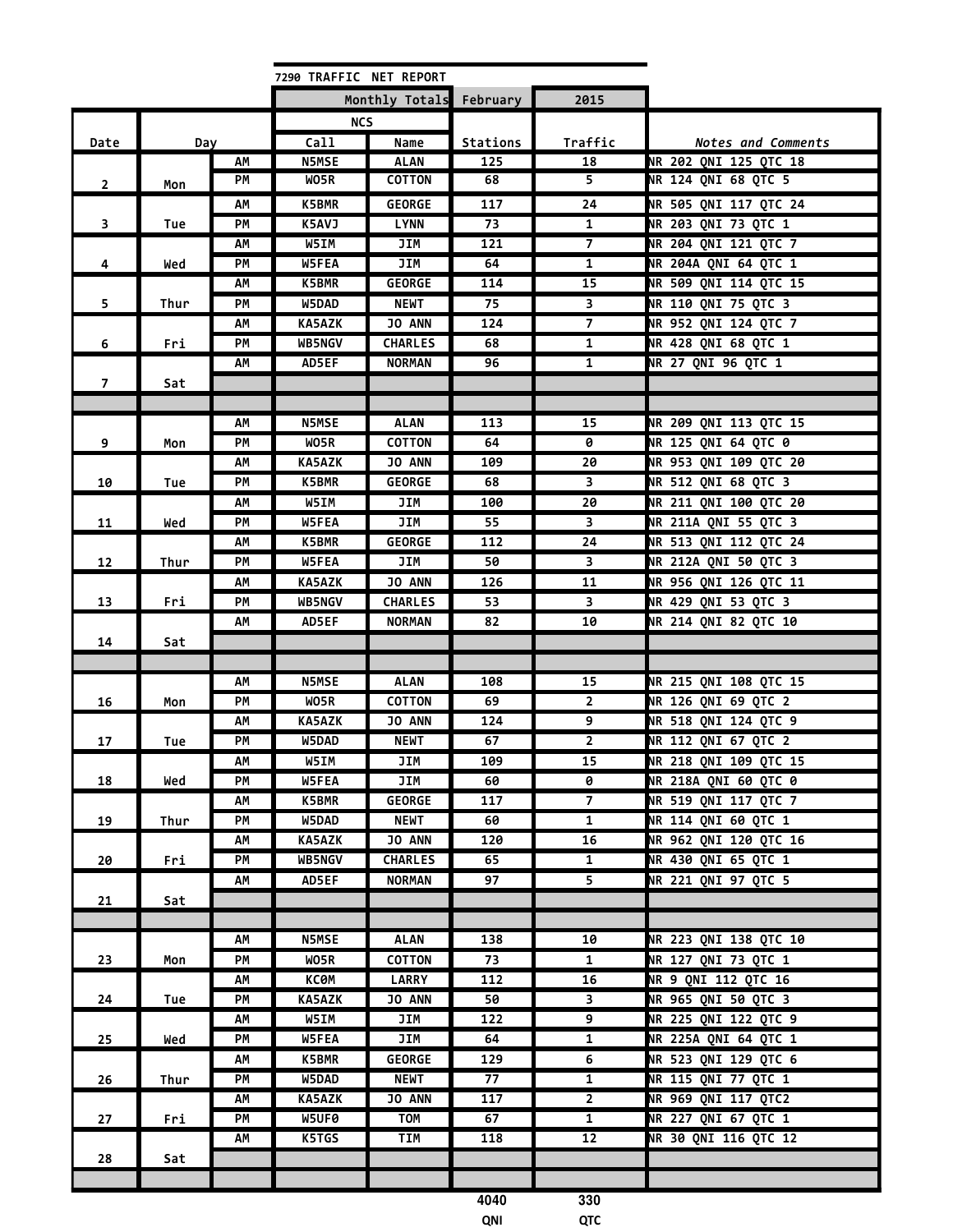|                |      |          | 7290 TRAFFIC NET REPORT |                    | March     | 2015           |                                                     |
|----------------|------|----------|-------------------------|--------------------|-----------|----------------|-----------------------------------------------------|
|                |      |          |                         | Monthly Totals     |           |                |                                                     |
|                |      |          | <b>NCS</b>              |                    |           |                |                                                     |
| Date           | Day  |          | Call                    | Name               | Stations  | Traffic        | Notes and Comments                                  |
|                |      | АΜ       | <b>N5MSE</b>            | <b>ALAN</b>        | 121       | 9              | NR 302 QNI 121 QTC 9                                |
| $\overline{2}$ | Mon  | PМ       | WO5R                    | <b>COTTON</b>      | 69        | $\mathbf{2}$   | NR 128 QNI 69 QTC 2                                 |
|                |      | АΜ       | <b>KA5AZK</b>           | <b>JO ANN</b>      | 110       | 15             | NR 971 ONI 110 OTC 15                               |
| 3              | Tue  | PМ       | <b>K5AVJ</b>            | <b>LYNN</b>        | 61        | 5.             | NR 303 QNI 61 QTC 5                                 |
|                |      | АΜ       | W5IM                    | JIM                | 118       | 12             | NR 304 QNI 118 QTC 12                               |
| 4              | Wed  | PМ       | <b>W5FEA</b>            | JIM                | 61        | 1              | NR 304A ONI 61 OTC 1                                |
|                |      | АΜ       | <b>K5BMR</b>            | <b>GEORGE</b>      | 129       | 14             | NR 527 QNI 129 QTC 14                               |
| 5              | Thur | PМ       | W5DAD                   | <b>NEWT</b>        | 65        | 3              | NR 122 QNI 65 QTC 3                                 |
|                |      | АΜ       | <b>KA5AZK</b>           | <b>JO ANN</b>      | 116       | 16             | NR 974 QNI 115 QTC 16                               |
| 6              | Fri  | PМ       | <b>WB5NGV</b>           | <b>CHARLES</b>     | 64        | 1              | <b>NR 431 QNI 64 QTC 1</b>                          |
|                |      | АΜ       | <b>AD5EF</b>            | <b>NORMAN</b>      | 87        | $\mathbf{1}$   | <b>NR 37 QNI 87 QTC 1</b>                           |
| $\overline{7}$ | Sat  |          |                         |                    |           |                |                                                     |
|                |      |          |                         |                    |           |                |                                                     |
|                |      | АΜ       | <b>N5MSE</b>            | <b>ALAN</b>        | 111       | 17             | NR 309 QNI 111 QTC 17                               |
| 9              | Mon  | PМ       | WO5R                    | <b>COTTON</b>      | 73        | $\overline{2}$ | NR 129 QNI 73 QTC 2                                 |
|                |      | АΜ       | <b>KA5AZK</b>           | <b>JO ANN</b>      | 106       | 17             | NR 978 QNI 106 QTC 17                               |
| 10             | Tue  | PM       | <b>K5BMR</b>            | <b>GEORGE</b>      | 69        | 8              | NR 530 QNI 69 QTC 8                                 |
|                |      | ΑМ       | W5IM                    | JIM                | 104       | 10             | <b>NR 311 QNI 104 QTC 10</b>                        |
| 11             | Wed  | PМ       | <b>W5FEA</b>            | JIM                | 68        | 4              | <b>NR 311A QNI 68 QTC 4</b>                         |
|                |      | АΜ       | K5BMR                   | <b>GEORGE</b>      | 116       | 15             | NR 534 QNI 116 QTC 15                               |
| 12             | Thur | PМ       | W5DAD                   | <b>NEWT</b>        | 74        | 1              | NR 125 QNI 74 QTC 1                                 |
|                |      | ΑМ       | <b>KA5AZK</b>           | <b>JO ANN</b>      | 127       | 14             | NR 982 QNI 127 QTC 14                               |
| 13             | Fri  | PМ       | WB5NGV                  | <b>CHARLES</b>     | 69        | $\mathbf{2}$   | NR 432 QNI 69 QTC 2                                 |
|                |      | АΜ       | <b>KA5AZK</b>           | <b>JO ANN</b>      | 117       | 0              | <b>NR 983 QNI 117 QTC 0</b>                         |
| 14             | Sat  |          |                         |                    |           |                |                                                     |
|                |      |          |                         |                    |           |                |                                                     |
|                |      | АΜ       | <b>N5MSE</b>            | <b>ALAN</b>        | 103       | 22             | NR 316 QNI 103 QTC 22                               |
| 16             | Mon  | PМ       | WO5R                    | <b>COTTON</b>      | 62        | 3              | NR 130 QNI 62 QTC 3                                 |
|                |      | АΜ       | КСӨМ                    | LARRY              | 87        | 25             | NR 12 QNI 87 QTC 25                                 |
| 17             | Tue  | PM       | <b>KA5AZK</b>           | <b>JO ANN</b>      | 40        | $\mathbf{2}$   | <b>NR 986 QNI 40 QTC 2</b>                          |
|                |      | АΜ<br>PM | W5IM<br>W5DAD           | JIM<br><b>NEWT</b> | 103<br>72 | 19<br>1        | NR 318 QNI 103 QTC 19<br><b>NR 128 ONI 72 OTC 1</b> |
| 18             | Wed  | ΑМ       | <b>K5BMR</b>            | <b>GEORGE</b>      | 119       | 30             | NR 537 QNI 119 QTC 30                               |
| 19             | Thur | PМ       | W5FEA                   | JIM                | 68        | 4              | NR 319A QNI 68 QTC 4                                |
|                |      | AΜ       | <b>KA5AZK</b>           | <b>JO ANN</b>      | 110       | 25             | NR 987 QNI 110 QTC 25                               |
| 20             | Fri  | PМ       | WB5NGV                  | <b>CHARLES</b>     | 61        | $\mathbf{2}$   | NR 433 QNI 61 QTC 2                                 |
|                |      | АΜ       | <b>AD5EF</b>            | <b>NORMAN</b>      | 91        | $\overline{7}$ | <b>NR 321 QNI 91 QTC 7</b>                          |
| 21             | Sat  |          |                         |                    |           |                |                                                     |
|                |      |          |                         |                    |           |                |                                                     |
|                |      | АΜ       | <b>N5MSE</b>            | <b>ALAN</b>        | 120       | 16             | NR 323 QNI 120 QTC 16                               |
| 23             | Mon  | PМ       | WO5R                    | <b>COTTON</b>      | 76        | 4              | NR 131 QNI 76 QTC 4                                 |
|                |      | АΜ       | K5BMR                   | <b>GEORGE</b>      | 95        | 18             | NR 530 QNI 95 QTC 19                                |
| 24             | Tue  | PМ       | K5AVJ                   | <b>LYNN</b>        | 69        | 4              | NR 324 QNI 69 QTC 4                                 |
|                |      | АΜ       | W5IM                    | JIM                | 101       | 20             | NR 325 QNI 101 QTC 20                               |
| 25             | Wed  | PМ       | W5FEA                   | JIM                | 65        | 3              | NR 325A QNI 65 QTC 3                                |
|                |      | АΜ       | K5BMR                   | <b>GEORGE</b>      | 128       | 3              | NR 542 QNI 128 QTC 3                                |
| 26             | Thur | PM       | W5DAD                   | <b>NEWT</b>        | 66        | 1              | <b>NR 130 QNI 66 QTC 1</b>                          |
|                |      | АΜ       | KA5AZK                  | <b>JO ANN</b>      | 115       | 16             | NR 996 QNI 115 QTC 16                               |
| 27             | Fri  | PM       | WB5NGV                  | <b>CHARLES</b>     | 54        | $\mathbf{1}$   | NR 434 QNI 54 QTC Q                                 |
|                |      | АΜ       | <b>AD5EF</b>            | <b>NORMAN</b>      | 91        | 1              | NR 328 QNI 91 QTC Q                                 |
| 28             | Sat  |          |                         |                    |           |                |                                                     |
|                |      |          |                         |                    |           |                |                                                     |
|                |      | АΜ       | <b>N5MSE</b>            | <b>ALAN</b>        | 110       | 17             | NR 330 QNI 110 QTC 17                               |
| 30             | Mon  | PМ       | WO5R                    | <b>COTTON</b>      | 59        | 0              | NR 133 QNI 59 QTC 0                                 |
|                |      | АΜ       | <b>KA5AZK</b>           | <b>JO ANN</b>      | 101       | 28             | <b>NR 998 QNI 101 QTC 28</b>                        |
| 31             | Tue  | PМ       | K5AVJ                   | <b>LYNN</b>        | 56        | $\mathbf{2}$   | NR 331 QNI 56 QTC 2                                 |
|                |      |          |                         |                    | 4257      | 443            |                                                     |
|                |      |          |                         |                    | QNI       | QTC            |                                                     |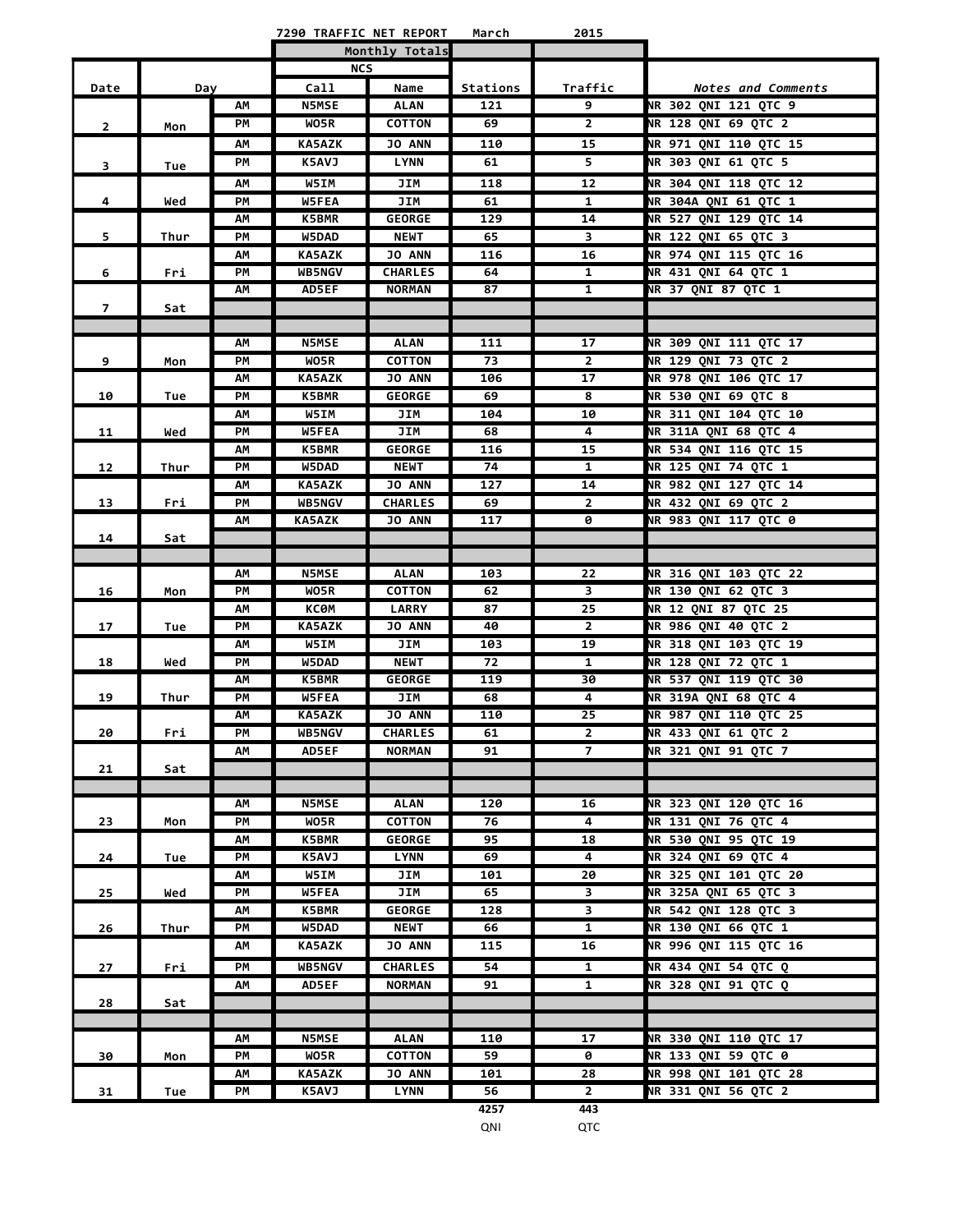|                |             |          | 7290 TRAFFIC NET REPORT       |                              |           |                    |                                                |
|----------------|-------------|----------|-------------------------------|------------------------------|-----------|--------------------|------------------------------------------------|
|                |             |          |                               | Monthly Totals               | April     | 2015               |                                                |
|                |             |          | <b>NCS</b>                    |                              |           |                    |                                                |
| Date           | Day         |          | Call                          | Name                         | Stations  | Traffic            | Notes and Comments                             |
|                |             | АΜ       | W5IM                          | JIM                          | 110       | 19                 | <b>NR 401 QNI 110 QTC 19</b>                   |
| $\mathbf{1}$   | Wed         | PМ       | <b>W5FEA</b>                  | JIM                          | 63        | 5                  | NR 401A QNI 63 QTC 5                           |
|                |             | AΜ       | <b>K5BMR</b>                  | <b>GEORGE</b>                | 123       | 9                  | NR 547 QNI 123 QTC 9                           |
| $\overline{2}$ | <b>THUR</b> | PМ       | W5DAD                         | <b>NEWT</b>                  | 80        | 3                  | NR 130 QNI 80 QTC 3                            |
|                |             | АM       | <b>KA5AZK</b>                 | <b>JO ANN</b>                | 111       | 20                 | <b>NR 1000 QNI 111 QTC 20</b>                  |
| 3              | Fri         | PМ       | <b>WB5NGV</b>                 | <b>CHARLES</b>               | 59        | $\mathbf{1}$       | NR 435 QNI 59 QTC 1                            |
|                |             | АΜ       | <b>AD5EF</b>                  | <b>NORMAN</b>                | 95        | 3                  | NR 44 QNI 95 QTC 3                             |
| 4              | Sat         |          |                               |                              |           |                    |                                                |
|                |             |          |                               |                              |           |                    |                                                |
|                |             | АΜ       | <b>N5MSE</b>                  | <b>ALAN</b>                  | 102       | 29                 | NR 406 QNI 102 QTC 29                          |
| 6              | Mon         | PМ       | WO5R                          | <b>COTTON</b>                | 70        | $\overline{7}$     | NR 134 QNI 79 QTC 7                            |
|                |             | АΜ       | <b>KA5AZK</b>                 | <b>JO ANN</b>                | 88        | 17                 | NR 1002 QNI 88 QTC 17                          |
| $\overline{7}$ | Tue         | PМ       | <b>W5FEA</b>                  | JIM                          | 59        | 13                 | NR 407A QNI 59 QTC 13                          |
|                |             | АΜ       | W5IM                          | JIM                          | 102       | 18                 | NR 408 QNI 102 QTC 18                          |
| 8              | Wed         | PM       | <b>W5FEA</b>                  | JIM                          | 57        | $\mathbf{2}$       | NR 408A QNI 57 QTC 2                           |
| 9              |             | АΜ<br>PМ | <b>K5BMR</b><br>W5DAD         | <b>GEORGE</b><br><b>NEWT</b> | 122<br>72 | 17<br>$\mathbf{1}$ | NR 552 QNI 122 QTC 17<br>NR 133 QNI 72 QTC 1   |
|                | <b>THUR</b> | АΜ       | <b>KA5AZK</b>                 | <b>JO ANN</b>                | 123       | 18                 | NR 1005 QNI 123 QTC 18                         |
| 10             | Fri         | PМ       | <b>WB5NGV</b>                 | <b>CHARLES</b>               | 61        | 1                  | NR 436 QNI 61 QTC 1                            |
|                |             | АΜ       | <b>KA5AZK</b>                 | <b>JO ANN</b>                | 63        | 4                  | <b>NR 1006 QNI 63 QTC 4</b>                    |
| 11             | Sat         |          |                               |                              |           |                    |                                                |
|                |             |          |                               |                              |           |                    |                                                |
|                |             | АΜ       | <b>N5MSE</b>                  | <b>ALAN</b>                  | 102       | 33                 | NR 413 QNI 102 QTC 33                          |
| 13             | Mon         | PМ       | WO5R                          | <b>COTTON</b>                | 68        | 5                  | NR 135 QNI 68 QTC 5                            |
|                |             | АΜ       | КСӨМ                          | <b>LARRY</b>                 | 101       | 22                 | <b>NR 16 QNI 101 QTC 22</b>                    |
|                |             | PM       | K5AVJ                         | Lynn                         | 68        | $\overline{2}$     | <b>NR 414 QNI 68 QTC 2</b>                     |
| 14             | Tue         |          |                               |                              |           |                    |                                                |
|                |             | АΜ       | W5IM                          | JIM                          | 105       | 15                 | NR 415 QNI 105 QTC 15                          |
| 15             | Wed         | PМ       | <b>W5FEA</b>                  | JIM                          | 56        | 3                  | NR 415A QNI 56 QTC 2                           |
| 16             | Thur        | АΜ<br>PМ | <b>KA5AZK</b><br>W5DAD        | <b>JO ANN</b><br><b>NEWT</b> | 107<br>66 | 20<br>1            | NR 1009 QNI 107 QTC 20<br>NR 135 QNI 66 QTC 1  |
|                |             | АΜ       | <b>K5BMR</b>                  | <b>GEORGE</b>                | 100       | 10                 | NR 554 QNI 100 QTC 10                          |
|                |             | PМ       | <b>WB5NGV</b>                 | <b>CHARLES</b>               | 54        | $\overline{2}$     | NR 437 QNI 54 QTC 2                            |
| 17             | Fri         | АΜ       | <b>AD5EF</b>                  | <b>NORMAN</b>                | 77        | 3                  | NR 4418 QNI 77 QTC 3                           |
| 18             | Sat         |          |                               |                              |           |                    |                                                |
|                |             |          |                               |                              |           |                    |                                                |
|                |             | ΑМ       | <b>N5MSE</b>                  | <b>ALAN</b>                  | 103       | 22                 | NR 420 ONI 103 OTC 22                          |
| 20             | Mon         | PМ       | WO5R                          | <b>COTTON</b>                | 69        | $\mathbf{1}$       | NR 136 QNI 69 QTC 1                            |
|                |             | АΜ       | <b>KA5AZK</b>                 | <b>JO ANN</b>                | 95        | 14                 | NR 421 QNI 95 QTC 14                           |
| 21             | Tue         | PМ       | <b>KF5IOU</b>                 | <b>JOHN</b>                  | 55        | $\mathbf{1}$       | NR 6622 QNI 55 QTC 1                           |
|                |             | АΜ       | W5IM                          | JIM                          | 110       | 19                 | NR 422 QNI 110 QTC 19                          |
| 22             | Wed         | PM       | <b>W5FEA</b>                  | JIM                          | 68        | 3                  | NR 422A ONI 68 OTC 3                           |
|                |             | АΜ       | <b>K5BMR</b>                  | <b>GEORGE</b>                | 101       | 27                 | NR 560 QNI 101 QTC 27                          |
| 23             | Thur        | PМ       | <b>W5DAD</b>                  | <b>NEWT</b>                  | 68        | $\mathbf{2}$       | NR 139 QNI 68 QTC 2                            |
|                |             | АΜ       | <b>KA5AZK</b>                 | <b>JO ANN</b>                | 113       | 16                 | NR 1013 QNI 113 QTC 16                         |
| 24             | Fri         | PМ       | <b>WB5NGV</b>                 | <b>CHARLES</b>               | 68        | 1                  | NR 438 QNI 68 QTC Q                            |
|                |             | АΜ       | <b>KA5AZK</b>                 | <b>JO ANN</b>                | 103       | 1                  | NR 1014 ONI 103 OTC 1                          |
| 25             | Sat         |          |                               |                              |           |                    |                                                |
|                |             |          |                               |                              |           |                    |                                                |
|                |             | АΜ       | <b>N5MSE</b>                  | <b>ALAN</b>                  | 94        | 25                 | NR 427 QNI 94 QTC 25                           |
| 27             | Mon         | PМ       | <b>W5FEA</b>                  | JIM                          | 63        | 8                  | NR 427A QNI 63 QTC 8                           |
|                |             | АΜ       | КСӨМ                          | <b>LARRY</b>                 | 108       | 16                 | NR 217 QNI 108 QTC 16                          |
| 28             | Tue         | PМ       | <b>K5BMR</b>                  | <b>GEORGE</b>                | 59        | 3                  | NR 561 QNI 59 QTC 3                            |
|                |             | AΜ       | W5IM                          | JIM                          | 106       | 20                 | NR 429 QNI 106 QTC 20                          |
| 29             | Wed         | PМ<br>ΑМ | <b>W5FEA</b><br><b>KA5AZK</b> | JIM<br><b>JO ANN</b>         | 55<br>103 | 1<br>20            | NR 429A QNI 55 QTC 1<br>NR 1018 QNI 103 QTC 20 |
| 30             | Thur        | PМ       | W5DAD                         | <b>NEWT</b>                  | 77        | $\mathbf{1}$       | <b>NR 140 QNI 77 QTC 1</b>                     |
|                |             |          |                               |                              | 4082      | 504                |                                                |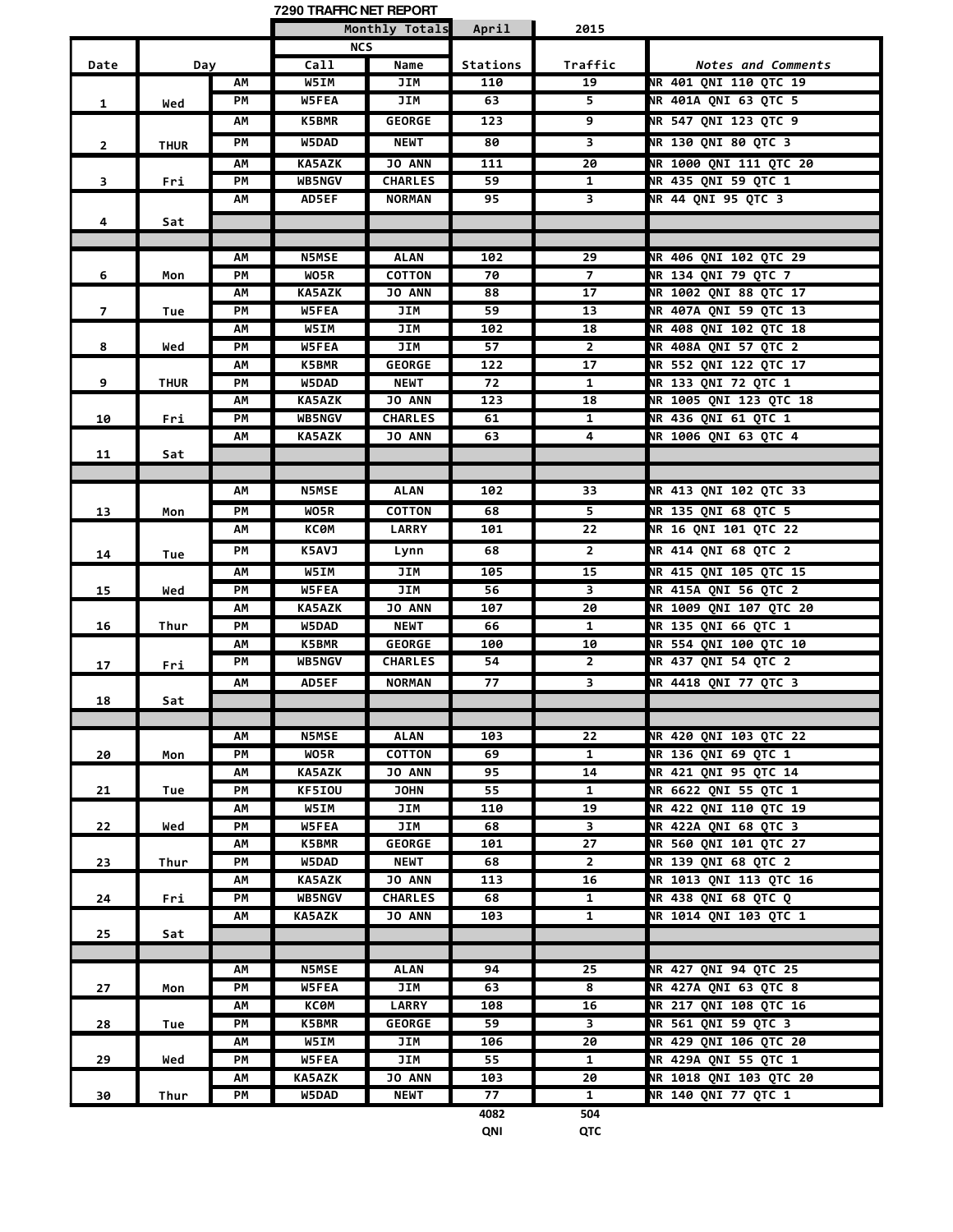|                |             |          | 7290 TRAFFIC NET REPORT       |                                 | May       | 2015                         |                                                    |
|----------------|-------------|----------|-------------------------------|---------------------------------|-----------|------------------------------|----------------------------------------------------|
| <b>DATE</b>    | <b>DAY</b>  |          | <b>NCS</b>                    |                                 |           |                              |                                                    |
|                |             |          | <b>CALL</b>                   | <b>NAME</b>                     | Stations  | Traffic                      | <b>Notes and Comments</b>                          |
| 1              | <b>FRI</b>  | АΜ       | <b>K5BMR</b>                  | <b>GEORGE</b>                   | 117       | 14                           | NR 565 QNI 117 QTC 14                              |
|                |             | PM       | <b>WB5NGV</b>                 | <b>CHARLES</b>                  | 69        | $\mathbf{1}$                 | NR 439 QNI 69 QTC 1                                |
| $\overline{2}$ | SAT         | АM       | <b>KA5AZK</b>                 | <b>JO ANN</b>                   | 88        | 6                            | <b>NR 1020 QNI 88 QTC 6</b>                        |
|                |             |          |                               |                                 |           |                              |                                                    |
|                |             |          |                               |                                 |           |                              |                                                    |
| 4              | MON         | АΜ       | <b>N5MSE</b>                  | <b>ALAN</b>                     | 90        | 10                           | NR 504 QNI 90 QTC 10                               |
|                |             | PM       | WO5R                          | <b>COTTON</b>                   | 61        | 0                            | <b>NR 137 QNI 61 QTC 0</b>                         |
| 5              | <b>TUE</b>  | ΑМ       | <b>KA5AZK</b>                 | <b>JO ANN</b>                   | 98        | 21                           | NR 1021 QNI 98 QTC 21                              |
|                |             | PМ       | K5AVJ                         | Lynn                            | 57        | 1                            | NR 505 QNI 57 QTC 1                                |
| 6              | <b>WED</b>  | ΑМ       | <b>K5BMR</b>                  | <b>GEORGE</b>                   | 87        | 16                           | NR 567 QNI 85 QTC 16                               |
|                |             | PМ       | <b>KA5AZK</b>                 | <b>JO ANN</b>                   | 63        | $\mathbf{1}$                 | NR 1022 QNI 63 QTC 1                               |
| $\overline{7}$ | <b>THUR</b> | AΜ       | <b>KA5AZK</b>                 | <b>JO ANN</b>                   | 99        | 17                           | NR 1024 QNI 99 QTC 17                              |
|                |             | PМ       | <b>W5FEA</b>                  | JIM                             | 49        | 0                            | NR 507A QNI 49 QTC 0                               |
| 8              | <b>FRI</b>  | AΜ<br>PМ | <b>KA5AZK</b><br>WB5NGV       | JO ANN<br><b>CHARLES</b>        | 97        | 13                           | NR 1025 QNI 97 QTC 13                              |
| 9              | SAT         | АΜ       | <b>AD5EF</b>                  | <b>NORMAN</b>                   | 58<br>78  | $\mathbf{1}$<br>$\mathbf{2}$ | <b>NR 440 QNI 58 QTC 1</b><br>NR 59 QNI 78 QTC 2   |
|                |             |          |                               |                                 |           |                              |                                                    |
|                |             |          |                               |                                 |           |                              |                                                    |
| 11             | MON         | АΜ       | <b>N5MSE</b>                  | <b>ALAN</b>                     | 97        | 17                           | NR 511 ONI 97 OTC 17                               |
|                |             | PM       | WO5R                          | <b>COTTON</b>                   | 61        | $\mathbf{1}$                 | NR 61 QNI 61 QTC 1                                 |
| 12             | <b>TUE</b>  | АΜ       | <b>K5BMR</b>                  | <b>GEORGE</b>                   | 93        | 18                           | NR 572 QNI 93 QTC 18                               |
|                |             | PM       | K5AVJ                         | <b>LYNN</b>                     | 60        | $\mathbf{2}$                 | NR 512 QNI 60 QTC 2                                |
|                |             | ΑМ       | <b>W5IM</b>                   | JIM                             | 94        | 9                            | NR 513 QNI 94 QTC 9                                |
| 13             | <b>WED</b>  | PM       | W5FEA                         | JIM                             | 51        | 3                            | NR 513A QNI 51 QTC 3                               |
|                |             |          |                               |                                 |           |                              |                                                    |
| 14             | <b>THUR</b> | АΜ       | <b>K5BMR</b>                  | <b>GEORGE</b>                   | 98        | 13                           | NR 577 QNI 98 QTC 13                               |
|                |             | PМ<br>ΑМ | <b>WB5NGV</b><br><b>K5BMR</b> | <b>CHARLES</b><br><b>GEORGE</b> | 54<br>96  | $\mathbf{1}$<br>23           | <b>NR 441 QNI 54 QTC 1</b><br>NR 578 QNI 96 QTC 23 |
| 15             | <b>FRI</b>  | PМ       | W5DAD                         | <b>NEWT</b>                     | 67        | 6                            | NR 145 QNI 67 QTC 6                                |
| 16             | SAT         | АΜ       | AD5EF                         | <b>NORMAN</b>                   | 83        | 17                           | NR 516 QNI 83 QTC 17                               |
|                |             |          |                               |                                 |           |                              |                                                    |
|                |             |          |                               |                                 |           |                              |                                                    |
| 18             | MON         | ΑМ       | <b>N5MSE</b>                  | <b>ALAN</b>                     | 107       | 16                           | NR 518 QNI 107 QTC 16                              |
|                |             | PМ       | WO5R                          | <b>COTTON</b>                   | 68        | $\mathbf{2}$                 | <b>NR 140 QNI 68 QTC 2</b>                         |
| 19             | <b>TUE</b>  | ΑМ       | <b>KA5AZK</b>                 | <b>JO ANN</b>                   | 92        | 13                           | NR 1031 QNI 92 QTC 13                              |
|                |             | PМ       | КСӨМ                          | <b>LARRY</b>                    | 60        | 4                            | <b>NR 18 QNI 60 QTC 4</b>                          |
| 20             | WED         | АΜ       | W5IM                          | JIM                             | 107       | 17                           | NR 520 QNI 107 QTC 17                              |
|                |             | PМ       | W5FEA                         | JIM                             | 58        | 6                            | <b>NR 520A ONI 58 OTC 6</b>                        |
| 21             | <b>THUR</b> | АΜ       | K5BMR                         | <b>GEORGE</b>                   | 100       | 23                           | NR 583 QNI 100 QTC 23                              |
|                |             | PМ       | <b>W5DAD</b>                  | <b>NEWT</b>                     | 66        | $\mathbf{2}$                 | <b>NR 146 QNI 66 QTC 2</b>                         |
| 22             | <b>FRI</b>  | АΜ       | <b>KA5AZK</b>                 | <b>JO ANN</b>                   | 107       | 11                           | NR 1032 QNI 107 QTC 11                             |
|                |             | PM       | WB5NGV                        | <b>CHARLES</b>                  | 61        | $\mathbf{1}$                 | <b>NR 442 QNI 61 QTC 1</b>                         |
| 23             | SAT         | AΜ       | W5UFO                         | TOM                             | 86        | $\overline{\mathbf{5}}$      | NR 523 QNI 86 QTC 5                                |
|                |             |          |                               |                                 |           |                              |                                                    |
|                |             |          |                               |                                 |           |                              |                                                    |
| 25             | MON         | AΜ<br>PM | <b>N5MSE</b>                  | <b>ALAN</b><br><b>COTTON</b>    | 108       | 22                           | NR 525 QNI 108 QTC 22                              |
| 26             | <b>TUE</b>  | АΜ       | WO5R<br>КСӨМ                  | <b>LARRY</b>                    | 45<br>111 | $\mathbf{2}$<br>21           | NR 141 QNI 45 QTC 2<br>NR 19 QNI 111 QTC 21        |
|                |             | PМ       | K5BMR                         | <b>GEORGE</b>                   | 69        | 0                            | NR 587 QNI 69 QTC 0                                |
| 27             | WED         | АΜ       | W5IM                          | JIM                             | 88        | 13                           | NR 527 QNI 88 QTC 13                               |
|                |             | PМ       | <b>W5FEA</b>                  | JIM                             | 47        | 5                            | NR 527A QNI 47 QTC 5                               |
| 28             | <b>THUR</b> | АM       | KA5AZK                        | <b>JO ANN</b>                   | 103       | 17                           | NR 1038 QNI 103 QTC 17                             |
|                |             | PM       | W5DAD                         | <b>NEWT</b>                     | 61        | $\mathbf{1}$                 | NR 155 QNI 61 QTC 1                                |
| 29             | FRI         | ΑМ       | <b>K5BMR</b>                  | <b>GEORGE</b>                   | 107       | 10                           | NR 593 QNI 107 QTC 10                              |
|                |             | PМ       | <b>WB5NGV</b>                 | <b>CHARLES</b>                  | 48        | $\mathbf{1}$                 | <b>NR 443 QNI 48 QTC 1</b>                         |
| 30             | SAT         | АM       | <b>AD5EF</b>                  | <b>NORMAN</b>                   | 99        | $\mathbf{1}$                 | NR 530 QNI 99 QTC 1                                |
|                |             |          |                               |                                 |           |                              |                                                    |
|                |             |          |                               |                                 |           |                              |                                                    |
|                |             |          |                               |                                 | 3763      | 406                          |                                                    |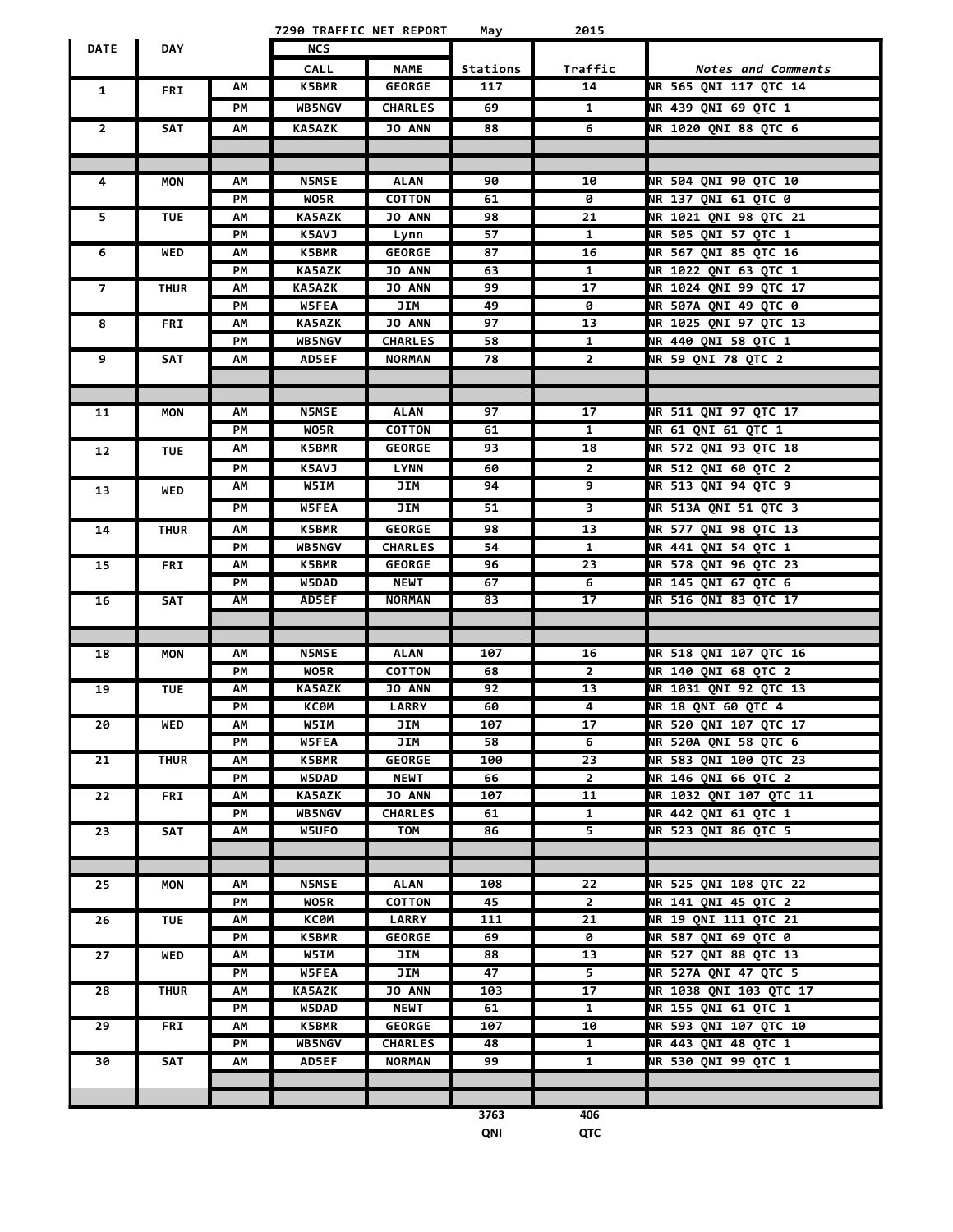**7290 TRAFFIC NET REPORT**

|                |      |    | <b>IZYU IRAFFIL NEI REPURI</b> |                |                |                         |                                                |
|----------------|------|----|--------------------------------|----------------|----------------|-------------------------|------------------------------------------------|
|                |      |    |                                | Monthly Totals | June           | 2015                    |                                                |
|                |      |    | <b>NCS</b><br>Call             |                |                |                         |                                                |
| Date           | Day  |    |                                | Name           | Stations       | Traffic                 | <b>Notes and Comments</b>                      |
|                |      | АΜ | <b>KA5AZK</b>                  | <b>JO ANN</b>  | 100            | 15                      | NR 1040 QNI 100 QTC 15<br>NR 144 ONI 75 OTC 11 |
| 1              | Mon  | PМ | WO5R                           | <b>COTTON</b>  | 75             | 11                      |                                                |
|                |      | AM | КСӨМ                           | <b>LARRY</b>   | 94             | 18                      | NR 20 QNI 94 QTC 18                            |
| $\overline{2}$ | Tue  | PM | K5AVJ                          | <b>LYNN</b>    | 50             | $\overline{\mathbf{3}}$ | NR 602 QNI 50 QTC 3                            |
|                |      | АΜ | W5IM                           | JIM            | 102            | 15                      | NR 603 QNI 102 QTC 15                          |
| 3              | Wed  | PМ | W5FEA                          | JIM            | 62             | $\mathbf{1}$            | NR 603A QNI 62 QTC 1                           |
|                |      | АM | <b>K5BMR</b>                   | <b>GEORGE</b>  | 124            | 3                       | NR 604 QNI 124 QTC 3                           |
| 4              | Thur | PM | W5DAD                          | <b>NEWT</b>    | 66             | 3                       | <b>NR 160 QNI 66 QTC 3</b>                     |
|                |      | АΜ | <b>N5MSE</b>                   | ALAN           | 90             | 8                       | NR 605 QNI 90 QTC 8                            |
| 5              | Fri  | PМ | <b>WB5NGV</b>                  | <b>CHARLES</b> | 47             | $\mathbf{2}$            | NR 444 QNI 47 QTC 2                            |
|                |      | АΜ | KA5AZK                         | <b>JO ANN</b>  | 90             | 16                      | <b>NR 1044 QNI 90 QTC 16</b>                   |
| 6              | Sat  |    |                                |                |                |                         |                                                |
|                |      |    |                                |                |                |                         |                                                |
|                |      | AΜ | <b>N5MSE</b>                   | <b>ALAN</b>    | 103            | 6                       | <b>NR 608 QNI 103 QTC 6</b>                    |
| 8              | Mon  | PM | <b>K5BMR</b>                   | <b>GEORGE</b>  | 68             | 0                       | <b>NR 607 QNI 68 QTC 0</b>                     |
|                |      | АΜ | <b>KA5AZK</b>                  | <b>JO ANN</b>  | 108            | 6                       | <b>NR 1047 ONI 108 OTC 6</b>                   |
| 9              | Tue  | PМ | KF5QEZ                         | <b>GEORGE</b>  | 54             | 0                       | <b>NR 117 QNI 54 QTC 0</b>                     |
|                |      | АΜ | W5IM                           | JIM            | 105            | 20                      | <b>NR 610 QNI 105 QTC 20</b>                   |
| 10             | Wed  | PМ | <b>W5FEA</b>                   | JIM            | 65             | $\mathbf{2}$            | NR 610B QNI 65 QTC 2                           |
|                |      | AM | <b>KA5AZK</b>                  | <b>JO ANN</b>  | 110            | $\overline{15}$         | NR 1048 QNI 110 QTC 15                         |
| 11             | Thur | PМ | W5DAD                          | <b>NEWT</b>    | 65             | $\mathbf{1}$            | NR 163 QNI 65 QTC 1                            |
|                |      | АΜ | <b>K5BMR</b>                   | <b>GEORGE</b>  | 122            | 14                      | <b>NR 610 QNI 122 QTC 14</b>                   |
| 12             | Fri  | PМ | <b>WB5NGV</b>                  | <b>CHARLES</b> | 55             | 1                       | NR 445 QNI 55 QTC 1                            |
|                |      | АΜ | W5UFO                          | <b>TOM</b>     | 76             | 0                       | NR 613 QNI 76 QTC 0                            |
| 13             | Sat  |    |                                |                |                |                         |                                                |
|                |      |    |                                |                |                |                         |                                                |
|                |      | АΜ | <b>N5MSE</b>                   | <b>ALAN</b>    | 124            | 9                       | <b>NR 615 QNI 124 QTC 9</b>                    |
| 15             | Mon  | PМ | WO5R                           | <b>COTTON</b>  | 66             | 1                       | NR 145 QNI 66 QTC 1                            |
|                |      | АΜ | K5TGS                          | TIM            | 98             | 12                      | <b>NR 31 ONI 98 OTC 12</b>                     |
|                |      | PМ | K5AVJ                          |                | 61             | 1                       | <b>NR 616 QNI 61 QTC 1</b>                     |
| 16             | Tue  | АΜ | W5IM                           | Lynn<br>JIM    | 94             | 17                      | NR 617 QNI 94 QTC 17                           |
|                |      |    |                                | JIM            | 58             | $\overline{2}$          | <b>NR 617A ONI 58 OTC 2</b>                    |
| 17             | Wed  | PМ | <b>W5FEA</b>                   |                |                |                         |                                                |
|                |      | АΜ | <b>K5BMR</b>                   | <b>GEORGE</b>  | 112            | 12                      | NR 613 QNI 112 QTC 12                          |
| 18             | Thur | PМ | W5DAD                          | <b>NEWT</b>    | 49             | 6                       | NR 166 QNI 49 QTC 6                            |
|                |      | АΜ | <b>KA5AZK</b>                  | <b>JO ANN</b>  | 111            | 15                      | NR 1091 QNI 111 QTC 15                         |
| 19             | Fri  | PМ | <b>WB5NGV</b>                  | <b>CHARLES</b> | 55             | 4                       | NR 446 QNI 55 QTC 4                            |
|                |      | АΜ | W5UFO                          | TOM            | 89             | 32                      | NR 620 QNI 89 QTC 32                           |
| 20             | Sat  |    |                                |                |                |                         |                                                |
|                |      |    |                                |                |                |                         |                                                |
|                |      | АΜ | <b>KA5AZK</b>                  | <b>JO ANN</b>  | 88             | 11                      | <b>NR 1092 QNI 88 QTC 11</b>                   |
| 22             | Mon  | PМ | K50VW                          | MAX            | 17             | 0                       | <b>NR 622 QNI 17 QTC 0</b>                     |
|                |      | АΜ | K5TGS                          | TIM            | 93             | 30                      | NR 623 QNI 93 QTC 30                           |
| 23             | Tue  | PM | K5AVJ                          | <b>LYNN</b>    | 46             | 3                       | NR 623 QNI 46 QTC 3                            |
|                |      | АΜ | W5IM                           | JIM            | 98             | 14                      | <b>NR 624 QNI 98 QTC 14</b>                    |
| 24             | Wed  | PМ | <b>W5FEA</b>                   | JIM            | 49             | 13                      | NR 624A QNI 49 QTC 13                          |
|                |      | АΜ | <b>K5BMR</b>                   | <b>GEORGE</b>  | 100            | 8                       | NR 625 QNI 100 QTC 8                           |
| 25             | Thur | PM | W5DAD                          | <b>NEWT</b>    | 55             | 4                       | NR 169 QNI 55 QTC 4                            |
|                |      | АΜ | KA5AZK                         | <b>JO ANN</b>  | 101            | 21                      | NR 1093 QNI 101 QTC 21                         |
| 26             | Fri  | PМ | WB5NGV                         | <b>CHARLES</b> | 54             | $\mathbf{1}$            | NR 448 QNI 54 QTC 1                            |
|                |      | АM | W5UFO                          | TOM            | 93             | $\overline{\mathbf{3}}$ | NR 627 QNI 93 QTC3                             |
| 27             | Sat  | PM | <b>KA5AZK</b>                  | JO ANN         | 79             | 11                      | <b>NR 1094 QNI 79 QTC 11</b>                   |
|                |      |    | SAT. PM                        | <b>SPECIAL</b> | <b>SESSION</b> | <b>FIELD DAY</b>        |                                                |
|                |      | АΜ | <b>N5MSE</b>                   | <b>ALAN</b>    | 94             | 29                      | NR 629 QNI 94 QTC 29                           |
| 29             | Mon  | PМ | WO5R                           | <b>COTTON</b>  | 73             | 3                       | NR 146 QNI 73 QTC 3                            |
|                |      | АМ | K5TGS                          | TIM            | 98             | 27                      | NR 630 QNI 98 QTC 27                           |
| 30             | Tue  | PМ | K5AVJ                          | <b>LYNN</b>    | 63             | 10                      | <b>NR 630 QNI 63 QTC 10</b>                    |
|                |      |    |                                |                | 3949           | 459                     |                                                |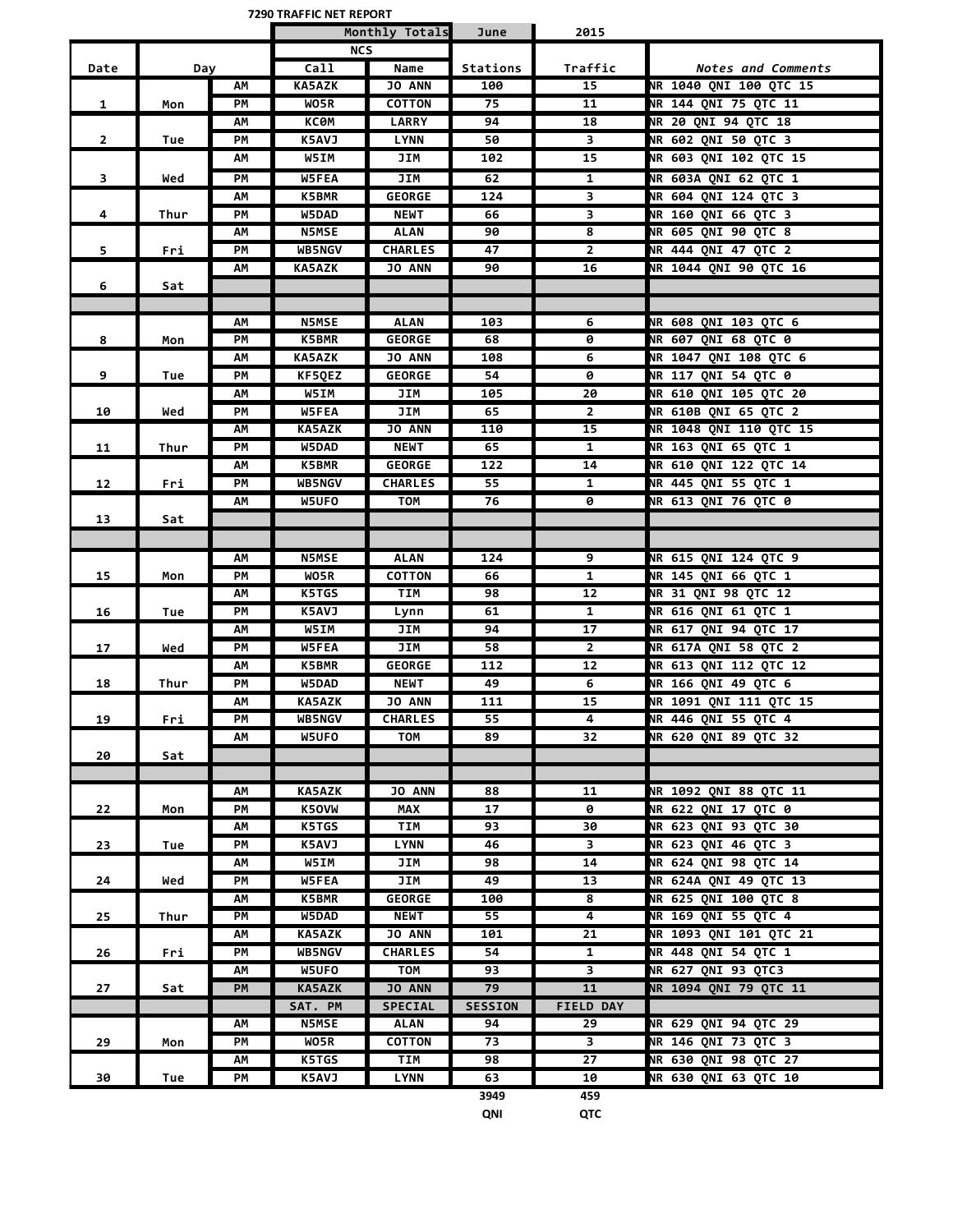|                |             |    | 7290 TRAFFIC NET REPORT |                |          |                         |                              |
|----------------|-------------|----|-------------------------|----------------|----------|-------------------------|------------------------------|
|                |             |    |                         | Monthly Totals | July     | 2015                    |                              |
|                |             |    | <b>NCS</b>              |                |          |                         |                              |
| Date           | Day         |    | Call                    | Name           | Stations | Traffic                 | Notes and Comments           |
|                |             | АΜ | W5IM                    | JIM            | 114      | 27                      | NR 701 QNI 114 QTC 27        |
| 1              | Wed         | PМ | <b>W5FEA</b>            | JIM            | 57       | $\overline{2}$          | NR 701A QNI 57 QTC 2         |
|                |             | ΑМ | <b>K5BMR</b>            | <b>GEORGE</b>  | 123      | 20                      | NR 623 QNI 46 QTC 3          |
| $\overline{2}$ |             | PM | W5DAD                   | <b>NEWT</b>    | 70       | 3                       | NR 170 QNI 70 QTC 3          |
|                | <b>THUR</b> | ΑМ | <b>KA5AZK</b>           | <b>JO ANN</b>  | 90       | 24                      | NR 1097 QNI 90 QTC 24        |
| 3              |             | PM | <b>WB5NGV</b>           | <b>CHARLES</b> | 52       | 4                       | NR 449 QNI 52 QTC 4          |
|                | Fri         | AΜ | W5UF0                   | TIM            | 88       | 8                       | NR 704 QNI 88 QTC 8          |
| 4              | Sat         |    |                         |                |          |                         |                              |
|                |             |    |                         |                |          |                         |                              |
|                |             | АM | <b>K5TGS</b>            | <b>TIM</b>     | 97       | 9                       | NR 706 QNI 97 QTC 9          |
| 6              | Mon         | PM | WO5R                    | <b>COTTON</b>  | 65       | 3                       | NR 147 QNI 65 QTC 3          |
|                |             | АΜ | <b>N5MSE</b>            | <b>ALAN</b>    | 114      | 16                      | NR 707 QNI 114 QTC 16        |
| $\overline{7}$ | Tue         | PМ | KF5QEZ                  | <b>GEORGE</b>  | 54       | 1                       | NR 121 QNI 54 QTC 1          |
|                |             | АM | <b>W5IM</b>             | JIM            | 115      | 9                       | NR 708 QNI 115 QTC 9         |
| 8              | Wed         | PМ | <b>W5FEA</b>            | JIM            | 61       | $\overline{2}$          | NR 708A ONI 61 OTC 2         |
|                |             | ΑМ | <b>K5BMR</b>            | <b>GEORGE</b>  | 122      | 14                      | NR 628 QNI 122 QTC 14        |
| 9              | <b>THUR</b> | PМ | W5DAD                   | <b>NEWT</b>    | 66       | 5                       | NR 179 QNI 66 QTC 5          |
|                |             | ΑМ | <b>KA5AZK</b>           | <b>JO ANN</b>  | 106      | 13                      | NR 1099 QNI 106 QTC 13       |
| 10             | Fri         | PM | <b>WB5NGV</b>           | <b>CHARLES</b> | 56       | 2                       | NR 450 QNI 56 QTC 2          |
|                |             | АΜ | <b>KA5AZK</b>           | <b>JO ANN</b>  | 79       | 4                       | NR 1100 QNI 79 QTC 4         |
| 11             | Sat         |    |                         |                |          |                         |                              |
|                |             |    |                         |                |          |                         |                              |
|                |             | ΑМ | <b>K5TGS</b>            | TIM            | 67       | 10                      | NR 713 QNI 67 QTC 10         |
| 13             | Mon         | PМ | WO5R                    | <b>COTTON</b>  | 68       | 1                       | <b>NR 148 QNI 68 QTC 1</b>   |
|                |             | АM | <b>N5MSE</b>            | <b>ALAN</b>    | 98       | 19                      | NR 714 QNI 98 QTC 19         |
| 14             | Tue         | PM | KF5QEZ                  | <b>GEORGE</b>  | 53       | 4                       | NR 123 QNI 53 QTC 4          |
|                |             | АΜ | <b>KA5AZK</b>           | <b>JO ANN</b>  | 109      | 16                      | NR 1105 QNI 109 QTC 16       |
| 15             | Wed         | PМ | W5FEA                   | JIM            | 58       | 5                       | NR 715a QNI 58 QTC 5         |
|                |             | ΑМ | <b>K5BMR</b>            | <b>GEORGE</b>  | 112      | 5                       | NR 631 QNI 112 QTC 5         |
| 16             | Thur        | PM | W5DAD                   | <b>NEWT</b>    | 59       | $\overline{\mathbf{2}}$ | NR 180 QNI 59 QTC 2          |
|                |             | ΑМ | <b>KA5AZK</b>           | <b>JO ANN</b>  | 110      | 9                       | <b>NR 1106 ONI 110 OTC 9</b> |
| 17             | Fri         | PМ | <b>WB5NGV</b>           | <b>CHARLES</b> | 63       | $\overline{2}$          | NR 451 QNI 63 QTC 2          |
|                |             | ΑМ | W5UF0                   | <b>TOM</b>     | 87       | 7                       | NR 718 QNI 87 QTC 7          |
| 18             | Sat         |    |                         |                |          |                         |                              |
|                |             |    |                         |                |          |                         |                              |
|                |             | АM | <b>J5TGS</b>            | TIM            | 115      | 8                       | NR 720 QNI 115 QTC 8         |
| 20             | Mon         | PМ | WO5R                    | <b>COTTON</b>  | 55       | 9                       | NR 150 QNI 55 QTC 9          |
|                |             | АΜ | <b>K5BMR</b>            | <b>GEORGE</b>  | 119      | 3                       | NR 634 QNI 119 QTC 3         |
| 21             | Tue         | PМ | KF5QEZ                  | <b>GEORGE</b>  | 53       | 4                       | NR 124 QNI 53 QTC 4          |
|                |             | ΑМ | W5IM                    | JIM            | 122      | 5                       | NR 722 QNI 122 QTC 5         |
| 22             | Wed         | PМ | <b>W5FEA</b>            | JIM            | 59       | 8                       | NR 7221 QNI 59 QTC 8         |
|                |             | АΜ | <b>N5MSE</b>            | <b>ALAN</b>    | 84       | $\overline{\mathbf{2}}$ | <b>NR 723 QNI 84 QTC 2</b>   |
| 23             | Thur        | РM | <b>KA5AZK</b>           | <b>JO ANN</b>  | 66       | $\overline{2}$          | NR 1108 QNI 66 QTC 2         |
|                |             | АΜ | <b>KA5AZK</b>           | <b>JO ANN</b>  | 96       | $\overline{7}$          | NR 1109 QNI 96 QTC 7         |
| 24             | Fri         | PМ | <b>WB5NGV</b>           | <b>CHARLES</b> | 35       | $\mathbf{2}$            | NR 452 QNI 35 QTC 2          |
|                |             | ΑМ | W5UFO                   | TOM            | 99       | $\overline{11}$         | NR 725 QNI 99 QTC 11         |
| 25             | Sat         |    |                         |                |          |                         |                              |
|                |             |    |                         |                |          |                         |                              |
|                |             | АΜ | K5TGS                   | TIM            | 63       | 3                       | NR 727 QNI 63 QTC 3          |
| 27             | Mon         | PM | KE5IOU                  | <b>JOHN</b>    | 37       | 0                       | NR 1693 QNI 37 QTC 0         |
|                |             | АΜ | <b>N5MSE</b>            | <b>ALAN</b>    | 102      | 4                       | NR 728 QNI 102 QTC 4         |
| 28             | Tue         | PМ | KF5QEZ                  | <b>GEORGE</b>  | 44       | 1                       | NR 126 QNI 44 QTC Q          |
|                |             | ΑМ | W5IM                    | JIM            | 119      | 8                       | NR 729 QNI 119 QTC 8         |
| 29             | Wed         | РM | W5FEA                   | JIM            | 70       | 4                       | NR 7291 QNI 70 QTC 4         |
|                |             | АΜ | <b>K5BMR</b>            | <b>GEORGE</b>  | 117      | 11                      | NR 638 QNI 117 QTC 11        |
| 30             | Thur        | PM | W5DAD                   | <b>NEWT</b>    | 62       | $\overline{2}$          | NR 181 QNI 62 QTC 2          |
|                |             | АΜ | <b>KA5AZK</b>           | JO ANN         | 116      | 23                      | NR 1112 QNI 116 QTC 23       |
| 31             | Fri         | РM | WB5NGV                  | <b>CHARLES</b> | 56       | $\mathbf{1}$            | NR 453 QNI 56 QTC 1          |
|                |             |    |                         |                | 4102     | 364                     |                              |

. .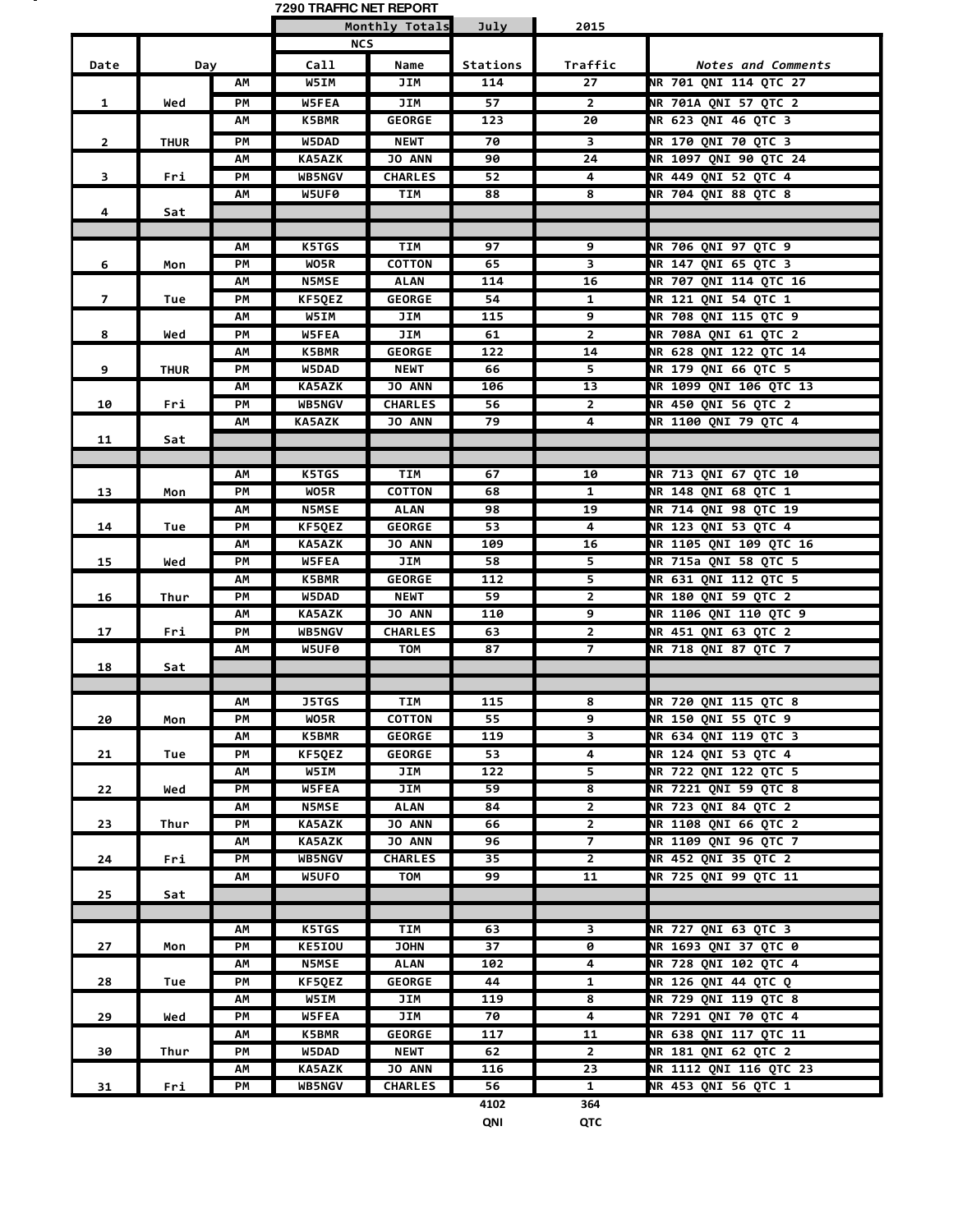| Monthly Totals<br>2015<br>August<br><b>NCS</b><br>Call<br>Name<br>Stations<br>Traffic<br>Date<br>Day<br>Notes and Comments<br><b>W5UFO</b><br>NR 801 QNI 79 QTC 3<br>АΜ<br>TOM<br>79<br>3<br>1<br>Sat<br>NR 1113 QNI 111 QTC 14<br>ΑМ<br><b>KA5AZK</b><br><b>JO ANN</b><br>111<br>14<br>WO5R<br>NR 803 QNI 68 QTC 10<br>PМ<br><b>COTTON</b><br>68<br>3<br>10<br>Mon<br>NR 804 QNI 94 QTC 6<br><b>N5MSE</b><br><b>ALAN</b><br>94<br>6<br>АΜ<br>KF5QEZ<br><b>GEORGE</b><br>NR 127 QNI 45 QTC 1<br>4<br>PМ<br>45<br>1<br>Tue<br>W5IM<br><b>NR 805 ONI 104 OTC 20</b><br>JIM<br>104<br>20<br>ΑМ<br>W5FEA<br>PМ<br>JIM<br>56<br>8<br><b>NR 8051 QNI 56 QTC 8</b><br>5<br>Wed<br>JO ANN<br>NR 1115 QNI 122 QTC 16<br><b>KA5AZK</b><br>122<br>16<br>АΜ<br>NR 183 QNI 65 QTC 2<br>PМ<br><b>W5DAD</b><br><b>NEWT</b><br>65<br>$\mathbf{2}$<br>6<br><b>THUR</b><br><b>GEORGE</b><br>110<br>10<br><b>NR 807 QNI 110 QTC 10</b><br>АΜ<br><b>K5BMR</b><br>$\overline{7}$<br><b>CHARLES</b><br>33<br>4<br>NR 454 QNI 33 QTC 4<br>PМ<br><b>WB5NGV</b><br>Fri<br><b>NR 808 QNI 67 QTC 10</b><br>W5UF0<br><b>TOM</b><br>67<br>10<br>AΜ<br>8<br>Sat<br>NR 1116 QNI 105 QTC 18<br>АM<br><b>KA5AZK</b><br><b>JO ANN</b><br>105<br>18<br>NR 152 ONI 73 OTC 3<br>WO5R<br><b>COTTON</b><br>73<br>3<br>10<br>PМ<br>Mon<br><b>K5BMR</b><br><b>GEORGE</b><br><b>NR 811 QNI 106 QTC 20</b><br>106<br>20<br>АΜ<br>KF5QEZ<br><b>GEORGE</b><br>34<br><b>NR 129 ONI 34 OTC 14</b><br>PМ<br>14<br>11<br>Tue<br>JIM<br><b>NR 812 QNI 115 QTC 20</b><br>ΑМ<br>W5IM<br>115<br>20<br>PM<br><b>N5MSE</b><br><b>NR 8121 QNI 67 QTC 2</b><br><b>ALAN</b><br>67<br>2<br>12<br>Wed<br>NR 813 QNI 103 QTC 2<br>ΑМ<br><b>N5MSE</b><br><b>ALAN</b><br>103<br>10<br>NR 189 QNI 53 QTC 4<br>PМ<br>W5DAD<br><b>NEWT</b><br>53<br>4<br><b>THUR</b><br>13<br>NR 1138 QNI 106 QTC 34<br><b>KA5AZK</b><br><b>JO ANN</b><br>106<br>34<br>ΑМ<br>PМ<br><b>WB5NGV</b><br><b>CHARLES</b><br>49<br>NR 455 QNI 49 QTC 8<br>14<br>8<br>Fri<br>NR 815 QNI 89 QTC 27<br>W5UFO<br><b>TOM</b><br>89<br>27<br>ΑМ<br>15<br>Sat<br><b>K5TGS</b><br><b>TIM</b><br>NR 817 QNI 84 QTC 19<br>84<br>19<br>AΜ<br><b>COTTON</b><br>NR 153 QNI 60 QTC 12<br>PМ<br>WO5R<br>12<br>17<br>60<br>Mon<br><b>LARRY</b><br><b>NR 20 QNI 113 QTC 22</b><br><b>KC0M</b><br>113<br>22<br>ΑМ<br>PM<br><b>WB5NGV</b><br><b>CHARLES</b><br>55<br>NR 465 QNI 55 QTC 1<br>18<br>1<br>Tue<br>W5IM<br>13<br>NR 819 QNI 96 QTC 13<br>АΜ<br>JIM<br>96<br>JIM<br>47<br>NR 8191 QNI 47 QTC 1<br>19<br>Wed<br>PМ<br><b>W5FEA</b><br>1<br>NR 820 QNI 101 QTC 10<br>AΜ<br>K5BMR<br>GEORGE<br>101<br>10<br>PM<br>5<br>NR 190 QNI 57 QTC 5<br>20<br><b>THUR</b><br>W5DAD<br><b>NEWT</b><br>57<br><b>JO ANN</b><br><b>NR 1140 QNI 99 QTC 21</b><br>ΑМ<br><b>KA5AZK</b><br>99<br>21<br>NR 133 QNI 52 QTC 3<br>PM<br><b>GEORGE</b><br>3<br>21<br>KF5QEZ<br>52<br>Fri<br><b>NR 822 QNI 103 QTC 4</b><br>4<br>АΜ<br><b>W5UFO</b><br>TOM<br>103<br>22<br>Sat<br><b>K5TGS</b><br>TIM<br>121<br><b>NR 824 QNI 121 QTC 16</b><br>ΑМ<br>16<br><b>NR 154 QNI 75 QTC 0</b><br>PM<br>WO5R<br><b>COTTON</b><br>75<br>24<br>0<br>Mon<br>NR 825 QNI 85 QTC 12<br>$\overline{1}2$<br>AΜ<br><b>N5MSE</b><br><b>ALAN</b><br>85<br><b>NR 136 QNI 40 QTC 2</b><br>PМ<br>KF5QEZ<br><b>GEORGE</b><br>25<br>40<br>2<br>Tue<br>NR 826 QNI 90 QTC 11<br>W5IM<br>JIM<br>90<br>11<br>АΜ<br>$\mathbf{2}$<br>NR 8261 QNI 53 QTC 2<br>РM<br><b>W5FEA</b><br>JIM<br>53<br>26<br>Wed<br>NR 827 QNI 97 QTC 16<br><b>K5BMR</b><br><b>GEORGE</b><br>97<br>16<br>АΜ<br>NR 1144 QNI 47 QTC 1<br>PM<br><b>KA5AZK</b><br>JO ANN<br>47<br>$\mathbf{1}$<br>27<br><b>THUR</b><br>NR 1146 QNI 84 QTC 14<br>JO ANN<br>14<br>AΜ<br><b>KA5AZK</b><br>84<br><b>CHARLES</b><br>NR 457 QNI 56 QTC 1<br>WB5NGV<br>$\mathbf{1}$<br>PМ<br>56<br>28<br>Fri<br><b>NR 829 QNI 87 QTC 1</b><br>W5UF0<br><b>TOM</b><br>4<br>ΑM<br>87<br>29<br>Sat<br>NR 831 QNI 112 QTC 15<br>AΜ<br>K5TGS<br>TIM<br>112<br>15<br><b>NR 155 QNI</b><br>PM<br><b>COTTON</b><br>60<br>1<br>60 QTC 1<br>31<br>WO5R<br>Mon<br>3728<br>470 |  | 7290 TRAFFIC NET REPORT |  |  |
|-------------------------------------------------------------------------------------------------------------------------------------------------------------------------------------------------------------------------------------------------------------------------------------------------------------------------------------------------------------------------------------------------------------------------------------------------------------------------------------------------------------------------------------------------------------------------------------------------------------------------------------------------------------------------------------------------------------------------------------------------------------------------------------------------------------------------------------------------------------------------------------------------------------------------------------------------------------------------------------------------------------------------------------------------------------------------------------------------------------------------------------------------------------------------------------------------------------------------------------------------------------------------------------------------------------------------------------------------------------------------------------------------------------------------------------------------------------------------------------------------------------------------------------------------------------------------------------------------------------------------------------------------------------------------------------------------------------------------------------------------------------------------------------------------------------------------------------------------------------------------------------------------------------------------------------------------------------------------------------------------------------------------------------------------------------------------------------------------------------------------------------------------------------------------------------------------------------------------------------------------------------------------------------------------------------------------------------------------------------------------------------------------------------------------------------------------------------------------------------------------------------------------------------------------------------------------------------------------------------------------------------------------------------------------------------------------------------------------------------------------------------------------------------------------------------------------------------------------------------------------------------------------------------------------------------------------------------------------------------------------------------------------------------------------------------------------------------------------------------------------------------------------------------------------------------------------------------------------------------------------------------------------------------------------------------------------------------------------------------------------------------------------------------------------------------------------------------------------------------------------------------------------------------------------------------------------------------------------------------------------------------------------------------------------------------------------------------------------------------------------------------------------------------------------------------------------------------------------------------------------------------------------------------------------------------------------------------------------------------------------------------------------------------------------------|--|-------------------------|--|--|
|                                                                                                                                                                                                                                                                                                                                                                                                                                                                                                                                                                                                                                                                                                                                                                                                                                                                                                                                                                                                                                                                                                                                                                                                                                                                                                                                                                                                                                                                                                                                                                                                                                                                                                                                                                                                                                                                                                                                                                                                                                                                                                                                                                                                                                                                                                                                                                                                                                                                                                                                                                                                                                                                                                                                                                                                                                                                                                                                                                                                                                                                                                                                                                                                                                                                                                                                                                                                                                                                                                                                                                                                                                                                                                                                                                                                                                                                                                                                                                                                                                                       |  |                         |  |  |
|                                                                                                                                                                                                                                                                                                                                                                                                                                                                                                                                                                                                                                                                                                                                                                                                                                                                                                                                                                                                                                                                                                                                                                                                                                                                                                                                                                                                                                                                                                                                                                                                                                                                                                                                                                                                                                                                                                                                                                                                                                                                                                                                                                                                                                                                                                                                                                                                                                                                                                                                                                                                                                                                                                                                                                                                                                                                                                                                                                                                                                                                                                                                                                                                                                                                                                                                                                                                                                                                                                                                                                                                                                                                                                                                                                                                                                                                                                                                                                                                                                                       |  |                         |  |  |
|                                                                                                                                                                                                                                                                                                                                                                                                                                                                                                                                                                                                                                                                                                                                                                                                                                                                                                                                                                                                                                                                                                                                                                                                                                                                                                                                                                                                                                                                                                                                                                                                                                                                                                                                                                                                                                                                                                                                                                                                                                                                                                                                                                                                                                                                                                                                                                                                                                                                                                                                                                                                                                                                                                                                                                                                                                                                                                                                                                                                                                                                                                                                                                                                                                                                                                                                                                                                                                                                                                                                                                                                                                                                                                                                                                                                                                                                                                                                                                                                                                                       |  |                         |  |  |
|                                                                                                                                                                                                                                                                                                                                                                                                                                                                                                                                                                                                                                                                                                                                                                                                                                                                                                                                                                                                                                                                                                                                                                                                                                                                                                                                                                                                                                                                                                                                                                                                                                                                                                                                                                                                                                                                                                                                                                                                                                                                                                                                                                                                                                                                                                                                                                                                                                                                                                                                                                                                                                                                                                                                                                                                                                                                                                                                                                                                                                                                                                                                                                                                                                                                                                                                                                                                                                                                                                                                                                                                                                                                                                                                                                                                                                                                                                                                                                                                                                                       |  |                         |  |  |
|                                                                                                                                                                                                                                                                                                                                                                                                                                                                                                                                                                                                                                                                                                                                                                                                                                                                                                                                                                                                                                                                                                                                                                                                                                                                                                                                                                                                                                                                                                                                                                                                                                                                                                                                                                                                                                                                                                                                                                                                                                                                                                                                                                                                                                                                                                                                                                                                                                                                                                                                                                                                                                                                                                                                                                                                                                                                                                                                                                                                                                                                                                                                                                                                                                                                                                                                                                                                                                                                                                                                                                                                                                                                                                                                                                                                                                                                                                                                                                                                                                                       |  |                         |  |  |
|                                                                                                                                                                                                                                                                                                                                                                                                                                                                                                                                                                                                                                                                                                                                                                                                                                                                                                                                                                                                                                                                                                                                                                                                                                                                                                                                                                                                                                                                                                                                                                                                                                                                                                                                                                                                                                                                                                                                                                                                                                                                                                                                                                                                                                                                                                                                                                                                                                                                                                                                                                                                                                                                                                                                                                                                                                                                                                                                                                                                                                                                                                                                                                                                                                                                                                                                                                                                                                                                                                                                                                                                                                                                                                                                                                                                                                                                                                                                                                                                                                                       |  |                         |  |  |
|                                                                                                                                                                                                                                                                                                                                                                                                                                                                                                                                                                                                                                                                                                                                                                                                                                                                                                                                                                                                                                                                                                                                                                                                                                                                                                                                                                                                                                                                                                                                                                                                                                                                                                                                                                                                                                                                                                                                                                                                                                                                                                                                                                                                                                                                                                                                                                                                                                                                                                                                                                                                                                                                                                                                                                                                                                                                                                                                                                                                                                                                                                                                                                                                                                                                                                                                                                                                                                                                                                                                                                                                                                                                                                                                                                                                                                                                                                                                                                                                                                                       |  |                         |  |  |
|                                                                                                                                                                                                                                                                                                                                                                                                                                                                                                                                                                                                                                                                                                                                                                                                                                                                                                                                                                                                                                                                                                                                                                                                                                                                                                                                                                                                                                                                                                                                                                                                                                                                                                                                                                                                                                                                                                                                                                                                                                                                                                                                                                                                                                                                                                                                                                                                                                                                                                                                                                                                                                                                                                                                                                                                                                                                                                                                                                                                                                                                                                                                                                                                                                                                                                                                                                                                                                                                                                                                                                                                                                                                                                                                                                                                                                                                                                                                                                                                                                                       |  |                         |  |  |
|                                                                                                                                                                                                                                                                                                                                                                                                                                                                                                                                                                                                                                                                                                                                                                                                                                                                                                                                                                                                                                                                                                                                                                                                                                                                                                                                                                                                                                                                                                                                                                                                                                                                                                                                                                                                                                                                                                                                                                                                                                                                                                                                                                                                                                                                                                                                                                                                                                                                                                                                                                                                                                                                                                                                                                                                                                                                                                                                                                                                                                                                                                                                                                                                                                                                                                                                                                                                                                                                                                                                                                                                                                                                                                                                                                                                                                                                                                                                                                                                                                                       |  |                         |  |  |
|                                                                                                                                                                                                                                                                                                                                                                                                                                                                                                                                                                                                                                                                                                                                                                                                                                                                                                                                                                                                                                                                                                                                                                                                                                                                                                                                                                                                                                                                                                                                                                                                                                                                                                                                                                                                                                                                                                                                                                                                                                                                                                                                                                                                                                                                                                                                                                                                                                                                                                                                                                                                                                                                                                                                                                                                                                                                                                                                                                                                                                                                                                                                                                                                                                                                                                                                                                                                                                                                                                                                                                                                                                                                                                                                                                                                                                                                                                                                                                                                                                                       |  |                         |  |  |
|                                                                                                                                                                                                                                                                                                                                                                                                                                                                                                                                                                                                                                                                                                                                                                                                                                                                                                                                                                                                                                                                                                                                                                                                                                                                                                                                                                                                                                                                                                                                                                                                                                                                                                                                                                                                                                                                                                                                                                                                                                                                                                                                                                                                                                                                                                                                                                                                                                                                                                                                                                                                                                                                                                                                                                                                                                                                                                                                                                                                                                                                                                                                                                                                                                                                                                                                                                                                                                                                                                                                                                                                                                                                                                                                                                                                                                                                                                                                                                                                                                                       |  |                         |  |  |
|                                                                                                                                                                                                                                                                                                                                                                                                                                                                                                                                                                                                                                                                                                                                                                                                                                                                                                                                                                                                                                                                                                                                                                                                                                                                                                                                                                                                                                                                                                                                                                                                                                                                                                                                                                                                                                                                                                                                                                                                                                                                                                                                                                                                                                                                                                                                                                                                                                                                                                                                                                                                                                                                                                                                                                                                                                                                                                                                                                                                                                                                                                                                                                                                                                                                                                                                                                                                                                                                                                                                                                                                                                                                                                                                                                                                                                                                                                                                                                                                                                                       |  |                         |  |  |
|                                                                                                                                                                                                                                                                                                                                                                                                                                                                                                                                                                                                                                                                                                                                                                                                                                                                                                                                                                                                                                                                                                                                                                                                                                                                                                                                                                                                                                                                                                                                                                                                                                                                                                                                                                                                                                                                                                                                                                                                                                                                                                                                                                                                                                                                                                                                                                                                                                                                                                                                                                                                                                                                                                                                                                                                                                                                                                                                                                                                                                                                                                                                                                                                                                                                                                                                                                                                                                                                                                                                                                                                                                                                                                                                                                                                                                                                                                                                                                                                                                                       |  |                         |  |  |
|                                                                                                                                                                                                                                                                                                                                                                                                                                                                                                                                                                                                                                                                                                                                                                                                                                                                                                                                                                                                                                                                                                                                                                                                                                                                                                                                                                                                                                                                                                                                                                                                                                                                                                                                                                                                                                                                                                                                                                                                                                                                                                                                                                                                                                                                                                                                                                                                                                                                                                                                                                                                                                                                                                                                                                                                                                                                                                                                                                                                                                                                                                                                                                                                                                                                                                                                                                                                                                                                                                                                                                                                                                                                                                                                                                                                                                                                                                                                                                                                                                                       |  |                         |  |  |
|                                                                                                                                                                                                                                                                                                                                                                                                                                                                                                                                                                                                                                                                                                                                                                                                                                                                                                                                                                                                                                                                                                                                                                                                                                                                                                                                                                                                                                                                                                                                                                                                                                                                                                                                                                                                                                                                                                                                                                                                                                                                                                                                                                                                                                                                                                                                                                                                                                                                                                                                                                                                                                                                                                                                                                                                                                                                                                                                                                                                                                                                                                                                                                                                                                                                                                                                                                                                                                                                                                                                                                                                                                                                                                                                                                                                                                                                                                                                                                                                                                                       |  |                         |  |  |
|                                                                                                                                                                                                                                                                                                                                                                                                                                                                                                                                                                                                                                                                                                                                                                                                                                                                                                                                                                                                                                                                                                                                                                                                                                                                                                                                                                                                                                                                                                                                                                                                                                                                                                                                                                                                                                                                                                                                                                                                                                                                                                                                                                                                                                                                                                                                                                                                                                                                                                                                                                                                                                                                                                                                                                                                                                                                                                                                                                                                                                                                                                                                                                                                                                                                                                                                                                                                                                                                                                                                                                                                                                                                                                                                                                                                                                                                                                                                                                                                                                                       |  |                         |  |  |
|                                                                                                                                                                                                                                                                                                                                                                                                                                                                                                                                                                                                                                                                                                                                                                                                                                                                                                                                                                                                                                                                                                                                                                                                                                                                                                                                                                                                                                                                                                                                                                                                                                                                                                                                                                                                                                                                                                                                                                                                                                                                                                                                                                                                                                                                                                                                                                                                                                                                                                                                                                                                                                                                                                                                                                                                                                                                                                                                                                                                                                                                                                                                                                                                                                                                                                                                                                                                                                                                                                                                                                                                                                                                                                                                                                                                                                                                                                                                                                                                                                                       |  |                         |  |  |
|                                                                                                                                                                                                                                                                                                                                                                                                                                                                                                                                                                                                                                                                                                                                                                                                                                                                                                                                                                                                                                                                                                                                                                                                                                                                                                                                                                                                                                                                                                                                                                                                                                                                                                                                                                                                                                                                                                                                                                                                                                                                                                                                                                                                                                                                                                                                                                                                                                                                                                                                                                                                                                                                                                                                                                                                                                                                                                                                                                                                                                                                                                                                                                                                                                                                                                                                                                                                                                                                                                                                                                                                                                                                                                                                                                                                                                                                                                                                                                                                                                                       |  |                         |  |  |
|                                                                                                                                                                                                                                                                                                                                                                                                                                                                                                                                                                                                                                                                                                                                                                                                                                                                                                                                                                                                                                                                                                                                                                                                                                                                                                                                                                                                                                                                                                                                                                                                                                                                                                                                                                                                                                                                                                                                                                                                                                                                                                                                                                                                                                                                                                                                                                                                                                                                                                                                                                                                                                                                                                                                                                                                                                                                                                                                                                                                                                                                                                                                                                                                                                                                                                                                                                                                                                                                                                                                                                                                                                                                                                                                                                                                                                                                                                                                                                                                                                                       |  |                         |  |  |
|                                                                                                                                                                                                                                                                                                                                                                                                                                                                                                                                                                                                                                                                                                                                                                                                                                                                                                                                                                                                                                                                                                                                                                                                                                                                                                                                                                                                                                                                                                                                                                                                                                                                                                                                                                                                                                                                                                                                                                                                                                                                                                                                                                                                                                                                                                                                                                                                                                                                                                                                                                                                                                                                                                                                                                                                                                                                                                                                                                                                                                                                                                                                                                                                                                                                                                                                                                                                                                                                                                                                                                                                                                                                                                                                                                                                                                                                                                                                                                                                                                                       |  |                         |  |  |
|                                                                                                                                                                                                                                                                                                                                                                                                                                                                                                                                                                                                                                                                                                                                                                                                                                                                                                                                                                                                                                                                                                                                                                                                                                                                                                                                                                                                                                                                                                                                                                                                                                                                                                                                                                                                                                                                                                                                                                                                                                                                                                                                                                                                                                                                                                                                                                                                                                                                                                                                                                                                                                                                                                                                                                                                                                                                                                                                                                                                                                                                                                                                                                                                                                                                                                                                                                                                                                                                                                                                                                                                                                                                                                                                                                                                                                                                                                                                                                                                                                                       |  |                         |  |  |
|                                                                                                                                                                                                                                                                                                                                                                                                                                                                                                                                                                                                                                                                                                                                                                                                                                                                                                                                                                                                                                                                                                                                                                                                                                                                                                                                                                                                                                                                                                                                                                                                                                                                                                                                                                                                                                                                                                                                                                                                                                                                                                                                                                                                                                                                                                                                                                                                                                                                                                                                                                                                                                                                                                                                                                                                                                                                                                                                                                                                                                                                                                                                                                                                                                                                                                                                                                                                                                                                                                                                                                                                                                                                                                                                                                                                                                                                                                                                                                                                                                                       |  |                         |  |  |
|                                                                                                                                                                                                                                                                                                                                                                                                                                                                                                                                                                                                                                                                                                                                                                                                                                                                                                                                                                                                                                                                                                                                                                                                                                                                                                                                                                                                                                                                                                                                                                                                                                                                                                                                                                                                                                                                                                                                                                                                                                                                                                                                                                                                                                                                                                                                                                                                                                                                                                                                                                                                                                                                                                                                                                                                                                                                                                                                                                                                                                                                                                                                                                                                                                                                                                                                                                                                                                                                                                                                                                                                                                                                                                                                                                                                                                                                                                                                                                                                                                                       |  |                         |  |  |
|                                                                                                                                                                                                                                                                                                                                                                                                                                                                                                                                                                                                                                                                                                                                                                                                                                                                                                                                                                                                                                                                                                                                                                                                                                                                                                                                                                                                                                                                                                                                                                                                                                                                                                                                                                                                                                                                                                                                                                                                                                                                                                                                                                                                                                                                                                                                                                                                                                                                                                                                                                                                                                                                                                                                                                                                                                                                                                                                                                                                                                                                                                                                                                                                                                                                                                                                                                                                                                                                                                                                                                                                                                                                                                                                                                                                                                                                                                                                                                                                                                                       |  |                         |  |  |
|                                                                                                                                                                                                                                                                                                                                                                                                                                                                                                                                                                                                                                                                                                                                                                                                                                                                                                                                                                                                                                                                                                                                                                                                                                                                                                                                                                                                                                                                                                                                                                                                                                                                                                                                                                                                                                                                                                                                                                                                                                                                                                                                                                                                                                                                                                                                                                                                                                                                                                                                                                                                                                                                                                                                                                                                                                                                                                                                                                                                                                                                                                                                                                                                                                                                                                                                                                                                                                                                                                                                                                                                                                                                                                                                                                                                                                                                                                                                                                                                                                                       |  |                         |  |  |
|                                                                                                                                                                                                                                                                                                                                                                                                                                                                                                                                                                                                                                                                                                                                                                                                                                                                                                                                                                                                                                                                                                                                                                                                                                                                                                                                                                                                                                                                                                                                                                                                                                                                                                                                                                                                                                                                                                                                                                                                                                                                                                                                                                                                                                                                                                                                                                                                                                                                                                                                                                                                                                                                                                                                                                                                                                                                                                                                                                                                                                                                                                                                                                                                                                                                                                                                                                                                                                                                                                                                                                                                                                                                                                                                                                                                                                                                                                                                                                                                                                                       |  |                         |  |  |
|                                                                                                                                                                                                                                                                                                                                                                                                                                                                                                                                                                                                                                                                                                                                                                                                                                                                                                                                                                                                                                                                                                                                                                                                                                                                                                                                                                                                                                                                                                                                                                                                                                                                                                                                                                                                                                                                                                                                                                                                                                                                                                                                                                                                                                                                                                                                                                                                                                                                                                                                                                                                                                                                                                                                                                                                                                                                                                                                                                                                                                                                                                                                                                                                                                                                                                                                                                                                                                                                                                                                                                                                                                                                                                                                                                                                                                                                                                                                                                                                                                                       |  |                         |  |  |
|                                                                                                                                                                                                                                                                                                                                                                                                                                                                                                                                                                                                                                                                                                                                                                                                                                                                                                                                                                                                                                                                                                                                                                                                                                                                                                                                                                                                                                                                                                                                                                                                                                                                                                                                                                                                                                                                                                                                                                                                                                                                                                                                                                                                                                                                                                                                                                                                                                                                                                                                                                                                                                                                                                                                                                                                                                                                                                                                                                                                                                                                                                                                                                                                                                                                                                                                                                                                                                                                                                                                                                                                                                                                                                                                                                                                                                                                                                                                                                                                                                                       |  |                         |  |  |
|                                                                                                                                                                                                                                                                                                                                                                                                                                                                                                                                                                                                                                                                                                                                                                                                                                                                                                                                                                                                                                                                                                                                                                                                                                                                                                                                                                                                                                                                                                                                                                                                                                                                                                                                                                                                                                                                                                                                                                                                                                                                                                                                                                                                                                                                                                                                                                                                                                                                                                                                                                                                                                                                                                                                                                                                                                                                                                                                                                                                                                                                                                                                                                                                                                                                                                                                                                                                                                                                                                                                                                                                                                                                                                                                                                                                                                                                                                                                                                                                                                                       |  |                         |  |  |
|                                                                                                                                                                                                                                                                                                                                                                                                                                                                                                                                                                                                                                                                                                                                                                                                                                                                                                                                                                                                                                                                                                                                                                                                                                                                                                                                                                                                                                                                                                                                                                                                                                                                                                                                                                                                                                                                                                                                                                                                                                                                                                                                                                                                                                                                                                                                                                                                                                                                                                                                                                                                                                                                                                                                                                                                                                                                                                                                                                                                                                                                                                                                                                                                                                                                                                                                                                                                                                                                                                                                                                                                                                                                                                                                                                                                                                                                                                                                                                                                                                                       |  |                         |  |  |
|                                                                                                                                                                                                                                                                                                                                                                                                                                                                                                                                                                                                                                                                                                                                                                                                                                                                                                                                                                                                                                                                                                                                                                                                                                                                                                                                                                                                                                                                                                                                                                                                                                                                                                                                                                                                                                                                                                                                                                                                                                                                                                                                                                                                                                                                                                                                                                                                                                                                                                                                                                                                                                                                                                                                                                                                                                                                                                                                                                                                                                                                                                                                                                                                                                                                                                                                                                                                                                                                                                                                                                                                                                                                                                                                                                                                                                                                                                                                                                                                                                                       |  |                         |  |  |
|                                                                                                                                                                                                                                                                                                                                                                                                                                                                                                                                                                                                                                                                                                                                                                                                                                                                                                                                                                                                                                                                                                                                                                                                                                                                                                                                                                                                                                                                                                                                                                                                                                                                                                                                                                                                                                                                                                                                                                                                                                                                                                                                                                                                                                                                                                                                                                                                                                                                                                                                                                                                                                                                                                                                                                                                                                                                                                                                                                                                                                                                                                                                                                                                                                                                                                                                                                                                                                                                                                                                                                                                                                                                                                                                                                                                                                                                                                                                                                                                                                                       |  |                         |  |  |
|                                                                                                                                                                                                                                                                                                                                                                                                                                                                                                                                                                                                                                                                                                                                                                                                                                                                                                                                                                                                                                                                                                                                                                                                                                                                                                                                                                                                                                                                                                                                                                                                                                                                                                                                                                                                                                                                                                                                                                                                                                                                                                                                                                                                                                                                                                                                                                                                                                                                                                                                                                                                                                                                                                                                                                                                                                                                                                                                                                                                                                                                                                                                                                                                                                                                                                                                                                                                                                                                                                                                                                                                                                                                                                                                                                                                                                                                                                                                                                                                                                                       |  |                         |  |  |
|                                                                                                                                                                                                                                                                                                                                                                                                                                                                                                                                                                                                                                                                                                                                                                                                                                                                                                                                                                                                                                                                                                                                                                                                                                                                                                                                                                                                                                                                                                                                                                                                                                                                                                                                                                                                                                                                                                                                                                                                                                                                                                                                                                                                                                                                                                                                                                                                                                                                                                                                                                                                                                                                                                                                                                                                                                                                                                                                                                                                                                                                                                                                                                                                                                                                                                                                                                                                                                                                                                                                                                                                                                                                                                                                                                                                                                                                                                                                                                                                                                                       |  |                         |  |  |
|                                                                                                                                                                                                                                                                                                                                                                                                                                                                                                                                                                                                                                                                                                                                                                                                                                                                                                                                                                                                                                                                                                                                                                                                                                                                                                                                                                                                                                                                                                                                                                                                                                                                                                                                                                                                                                                                                                                                                                                                                                                                                                                                                                                                                                                                                                                                                                                                                                                                                                                                                                                                                                                                                                                                                                                                                                                                                                                                                                                                                                                                                                                                                                                                                                                                                                                                                                                                                                                                                                                                                                                                                                                                                                                                                                                                                                                                                                                                                                                                                                                       |  |                         |  |  |
|                                                                                                                                                                                                                                                                                                                                                                                                                                                                                                                                                                                                                                                                                                                                                                                                                                                                                                                                                                                                                                                                                                                                                                                                                                                                                                                                                                                                                                                                                                                                                                                                                                                                                                                                                                                                                                                                                                                                                                                                                                                                                                                                                                                                                                                                                                                                                                                                                                                                                                                                                                                                                                                                                                                                                                                                                                                                                                                                                                                                                                                                                                                                                                                                                                                                                                                                                                                                                                                                                                                                                                                                                                                                                                                                                                                                                                                                                                                                                                                                                                                       |  |                         |  |  |
|                                                                                                                                                                                                                                                                                                                                                                                                                                                                                                                                                                                                                                                                                                                                                                                                                                                                                                                                                                                                                                                                                                                                                                                                                                                                                                                                                                                                                                                                                                                                                                                                                                                                                                                                                                                                                                                                                                                                                                                                                                                                                                                                                                                                                                                                                                                                                                                                                                                                                                                                                                                                                                                                                                                                                                                                                                                                                                                                                                                                                                                                                                                                                                                                                                                                                                                                                                                                                                                                                                                                                                                                                                                                                                                                                                                                                                                                                                                                                                                                                                                       |  |                         |  |  |
|                                                                                                                                                                                                                                                                                                                                                                                                                                                                                                                                                                                                                                                                                                                                                                                                                                                                                                                                                                                                                                                                                                                                                                                                                                                                                                                                                                                                                                                                                                                                                                                                                                                                                                                                                                                                                                                                                                                                                                                                                                                                                                                                                                                                                                                                                                                                                                                                                                                                                                                                                                                                                                                                                                                                                                                                                                                                                                                                                                                                                                                                                                                                                                                                                                                                                                                                                                                                                                                                                                                                                                                                                                                                                                                                                                                                                                                                                                                                                                                                                                                       |  |                         |  |  |
|                                                                                                                                                                                                                                                                                                                                                                                                                                                                                                                                                                                                                                                                                                                                                                                                                                                                                                                                                                                                                                                                                                                                                                                                                                                                                                                                                                                                                                                                                                                                                                                                                                                                                                                                                                                                                                                                                                                                                                                                                                                                                                                                                                                                                                                                                                                                                                                                                                                                                                                                                                                                                                                                                                                                                                                                                                                                                                                                                                                                                                                                                                                                                                                                                                                                                                                                                                                                                                                                                                                                                                                                                                                                                                                                                                                                                                                                                                                                                                                                                                                       |  |                         |  |  |
|                                                                                                                                                                                                                                                                                                                                                                                                                                                                                                                                                                                                                                                                                                                                                                                                                                                                                                                                                                                                                                                                                                                                                                                                                                                                                                                                                                                                                                                                                                                                                                                                                                                                                                                                                                                                                                                                                                                                                                                                                                                                                                                                                                                                                                                                                                                                                                                                                                                                                                                                                                                                                                                                                                                                                                                                                                                                                                                                                                                                                                                                                                                                                                                                                                                                                                                                                                                                                                                                                                                                                                                                                                                                                                                                                                                                                                                                                                                                                                                                                                                       |  |                         |  |  |
|                                                                                                                                                                                                                                                                                                                                                                                                                                                                                                                                                                                                                                                                                                                                                                                                                                                                                                                                                                                                                                                                                                                                                                                                                                                                                                                                                                                                                                                                                                                                                                                                                                                                                                                                                                                                                                                                                                                                                                                                                                                                                                                                                                                                                                                                                                                                                                                                                                                                                                                                                                                                                                                                                                                                                                                                                                                                                                                                                                                                                                                                                                                                                                                                                                                                                                                                                                                                                                                                                                                                                                                                                                                                                                                                                                                                                                                                                                                                                                                                                                                       |  |                         |  |  |
|                                                                                                                                                                                                                                                                                                                                                                                                                                                                                                                                                                                                                                                                                                                                                                                                                                                                                                                                                                                                                                                                                                                                                                                                                                                                                                                                                                                                                                                                                                                                                                                                                                                                                                                                                                                                                                                                                                                                                                                                                                                                                                                                                                                                                                                                                                                                                                                                                                                                                                                                                                                                                                                                                                                                                                                                                                                                                                                                                                                                                                                                                                                                                                                                                                                                                                                                                                                                                                                                                                                                                                                                                                                                                                                                                                                                                                                                                                                                                                                                                                                       |  |                         |  |  |
|                                                                                                                                                                                                                                                                                                                                                                                                                                                                                                                                                                                                                                                                                                                                                                                                                                                                                                                                                                                                                                                                                                                                                                                                                                                                                                                                                                                                                                                                                                                                                                                                                                                                                                                                                                                                                                                                                                                                                                                                                                                                                                                                                                                                                                                                                                                                                                                                                                                                                                                                                                                                                                                                                                                                                                                                                                                                                                                                                                                                                                                                                                                                                                                                                                                                                                                                                                                                                                                                                                                                                                                                                                                                                                                                                                                                                                                                                                                                                                                                                                                       |  |                         |  |  |
|                                                                                                                                                                                                                                                                                                                                                                                                                                                                                                                                                                                                                                                                                                                                                                                                                                                                                                                                                                                                                                                                                                                                                                                                                                                                                                                                                                                                                                                                                                                                                                                                                                                                                                                                                                                                                                                                                                                                                                                                                                                                                                                                                                                                                                                                                                                                                                                                                                                                                                                                                                                                                                                                                                                                                                                                                                                                                                                                                                                                                                                                                                                                                                                                                                                                                                                                                                                                                                                                                                                                                                                                                                                                                                                                                                                                                                                                                                                                                                                                                                                       |  |                         |  |  |
|                                                                                                                                                                                                                                                                                                                                                                                                                                                                                                                                                                                                                                                                                                                                                                                                                                                                                                                                                                                                                                                                                                                                                                                                                                                                                                                                                                                                                                                                                                                                                                                                                                                                                                                                                                                                                                                                                                                                                                                                                                                                                                                                                                                                                                                                                                                                                                                                                                                                                                                                                                                                                                                                                                                                                                                                                                                                                                                                                                                                                                                                                                                                                                                                                                                                                                                                                                                                                                                                                                                                                                                                                                                                                                                                                                                                                                                                                                                                                                                                                                                       |  |                         |  |  |
|                                                                                                                                                                                                                                                                                                                                                                                                                                                                                                                                                                                                                                                                                                                                                                                                                                                                                                                                                                                                                                                                                                                                                                                                                                                                                                                                                                                                                                                                                                                                                                                                                                                                                                                                                                                                                                                                                                                                                                                                                                                                                                                                                                                                                                                                                                                                                                                                                                                                                                                                                                                                                                                                                                                                                                                                                                                                                                                                                                                                                                                                                                                                                                                                                                                                                                                                                                                                                                                                                                                                                                                                                                                                                                                                                                                                                                                                                                                                                                                                                                                       |  |                         |  |  |
|                                                                                                                                                                                                                                                                                                                                                                                                                                                                                                                                                                                                                                                                                                                                                                                                                                                                                                                                                                                                                                                                                                                                                                                                                                                                                                                                                                                                                                                                                                                                                                                                                                                                                                                                                                                                                                                                                                                                                                                                                                                                                                                                                                                                                                                                                                                                                                                                                                                                                                                                                                                                                                                                                                                                                                                                                                                                                                                                                                                                                                                                                                                                                                                                                                                                                                                                                                                                                                                                                                                                                                                                                                                                                                                                                                                                                                                                                                                                                                                                                                                       |  |                         |  |  |
|                                                                                                                                                                                                                                                                                                                                                                                                                                                                                                                                                                                                                                                                                                                                                                                                                                                                                                                                                                                                                                                                                                                                                                                                                                                                                                                                                                                                                                                                                                                                                                                                                                                                                                                                                                                                                                                                                                                                                                                                                                                                                                                                                                                                                                                                                                                                                                                                                                                                                                                                                                                                                                                                                                                                                                                                                                                                                                                                                                                                                                                                                                                                                                                                                                                                                                                                                                                                                                                                                                                                                                                                                                                                                                                                                                                                                                                                                                                                                                                                                                                       |  |                         |  |  |
|                                                                                                                                                                                                                                                                                                                                                                                                                                                                                                                                                                                                                                                                                                                                                                                                                                                                                                                                                                                                                                                                                                                                                                                                                                                                                                                                                                                                                                                                                                                                                                                                                                                                                                                                                                                                                                                                                                                                                                                                                                                                                                                                                                                                                                                                                                                                                                                                                                                                                                                                                                                                                                                                                                                                                                                                                                                                                                                                                                                                                                                                                                                                                                                                                                                                                                                                                                                                                                                                                                                                                                                                                                                                                                                                                                                                                                                                                                                                                                                                                                                       |  |                         |  |  |
|                                                                                                                                                                                                                                                                                                                                                                                                                                                                                                                                                                                                                                                                                                                                                                                                                                                                                                                                                                                                                                                                                                                                                                                                                                                                                                                                                                                                                                                                                                                                                                                                                                                                                                                                                                                                                                                                                                                                                                                                                                                                                                                                                                                                                                                                                                                                                                                                                                                                                                                                                                                                                                                                                                                                                                                                                                                                                                                                                                                                                                                                                                                                                                                                                                                                                                                                                                                                                                                                                                                                                                                                                                                                                                                                                                                                                                                                                                                                                                                                                                                       |  |                         |  |  |
|                                                                                                                                                                                                                                                                                                                                                                                                                                                                                                                                                                                                                                                                                                                                                                                                                                                                                                                                                                                                                                                                                                                                                                                                                                                                                                                                                                                                                                                                                                                                                                                                                                                                                                                                                                                                                                                                                                                                                                                                                                                                                                                                                                                                                                                                                                                                                                                                                                                                                                                                                                                                                                                                                                                                                                                                                                                                                                                                                                                                                                                                                                                                                                                                                                                                                                                                                                                                                                                                                                                                                                                                                                                                                                                                                                                                                                                                                                                                                                                                                                                       |  |                         |  |  |
|                                                                                                                                                                                                                                                                                                                                                                                                                                                                                                                                                                                                                                                                                                                                                                                                                                                                                                                                                                                                                                                                                                                                                                                                                                                                                                                                                                                                                                                                                                                                                                                                                                                                                                                                                                                                                                                                                                                                                                                                                                                                                                                                                                                                                                                                                                                                                                                                                                                                                                                                                                                                                                                                                                                                                                                                                                                                                                                                                                                                                                                                                                                                                                                                                                                                                                                                                                                                                                                                                                                                                                                                                                                                                                                                                                                                                                                                                                                                                                                                                                                       |  |                         |  |  |
|                                                                                                                                                                                                                                                                                                                                                                                                                                                                                                                                                                                                                                                                                                                                                                                                                                                                                                                                                                                                                                                                                                                                                                                                                                                                                                                                                                                                                                                                                                                                                                                                                                                                                                                                                                                                                                                                                                                                                                                                                                                                                                                                                                                                                                                                                                                                                                                                                                                                                                                                                                                                                                                                                                                                                                                                                                                                                                                                                                                                                                                                                                                                                                                                                                                                                                                                                                                                                                                                                                                                                                                                                                                                                                                                                                                                                                                                                                                                                                                                                                                       |  |                         |  |  |
|                                                                                                                                                                                                                                                                                                                                                                                                                                                                                                                                                                                                                                                                                                                                                                                                                                                                                                                                                                                                                                                                                                                                                                                                                                                                                                                                                                                                                                                                                                                                                                                                                                                                                                                                                                                                                                                                                                                                                                                                                                                                                                                                                                                                                                                                                                                                                                                                                                                                                                                                                                                                                                                                                                                                                                                                                                                                                                                                                                                                                                                                                                                                                                                                                                                                                                                                                                                                                                                                                                                                                                                                                                                                                                                                                                                                                                                                                                                                                                                                                                                       |  |                         |  |  |
|                                                                                                                                                                                                                                                                                                                                                                                                                                                                                                                                                                                                                                                                                                                                                                                                                                                                                                                                                                                                                                                                                                                                                                                                                                                                                                                                                                                                                                                                                                                                                                                                                                                                                                                                                                                                                                                                                                                                                                                                                                                                                                                                                                                                                                                                                                                                                                                                                                                                                                                                                                                                                                                                                                                                                                                                                                                                                                                                                                                                                                                                                                                                                                                                                                                                                                                                                                                                                                                                                                                                                                                                                                                                                                                                                                                                                                                                                                                                                                                                                                                       |  |                         |  |  |
|                                                                                                                                                                                                                                                                                                                                                                                                                                                                                                                                                                                                                                                                                                                                                                                                                                                                                                                                                                                                                                                                                                                                                                                                                                                                                                                                                                                                                                                                                                                                                                                                                                                                                                                                                                                                                                                                                                                                                                                                                                                                                                                                                                                                                                                                                                                                                                                                                                                                                                                                                                                                                                                                                                                                                                                                                                                                                                                                                                                                                                                                                                                                                                                                                                                                                                                                                                                                                                                                                                                                                                                                                                                                                                                                                                                                                                                                                                                                                                                                                                                       |  |                         |  |  |
|                                                                                                                                                                                                                                                                                                                                                                                                                                                                                                                                                                                                                                                                                                                                                                                                                                                                                                                                                                                                                                                                                                                                                                                                                                                                                                                                                                                                                                                                                                                                                                                                                                                                                                                                                                                                                                                                                                                                                                                                                                                                                                                                                                                                                                                                                                                                                                                                                                                                                                                                                                                                                                                                                                                                                                                                                                                                                                                                                                                                                                                                                                                                                                                                                                                                                                                                                                                                                                                                                                                                                                                                                                                                                                                                                                                                                                                                                                                                                                                                                                                       |  |                         |  |  |
|                                                                                                                                                                                                                                                                                                                                                                                                                                                                                                                                                                                                                                                                                                                                                                                                                                                                                                                                                                                                                                                                                                                                                                                                                                                                                                                                                                                                                                                                                                                                                                                                                                                                                                                                                                                                                                                                                                                                                                                                                                                                                                                                                                                                                                                                                                                                                                                                                                                                                                                                                                                                                                                                                                                                                                                                                                                                                                                                                                                                                                                                                                                                                                                                                                                                                                                                                                                                                                                                                                                                                                                                                                                                                                                                                                                                                                                                                                                                                                                                                                                       |  |                         |  |  |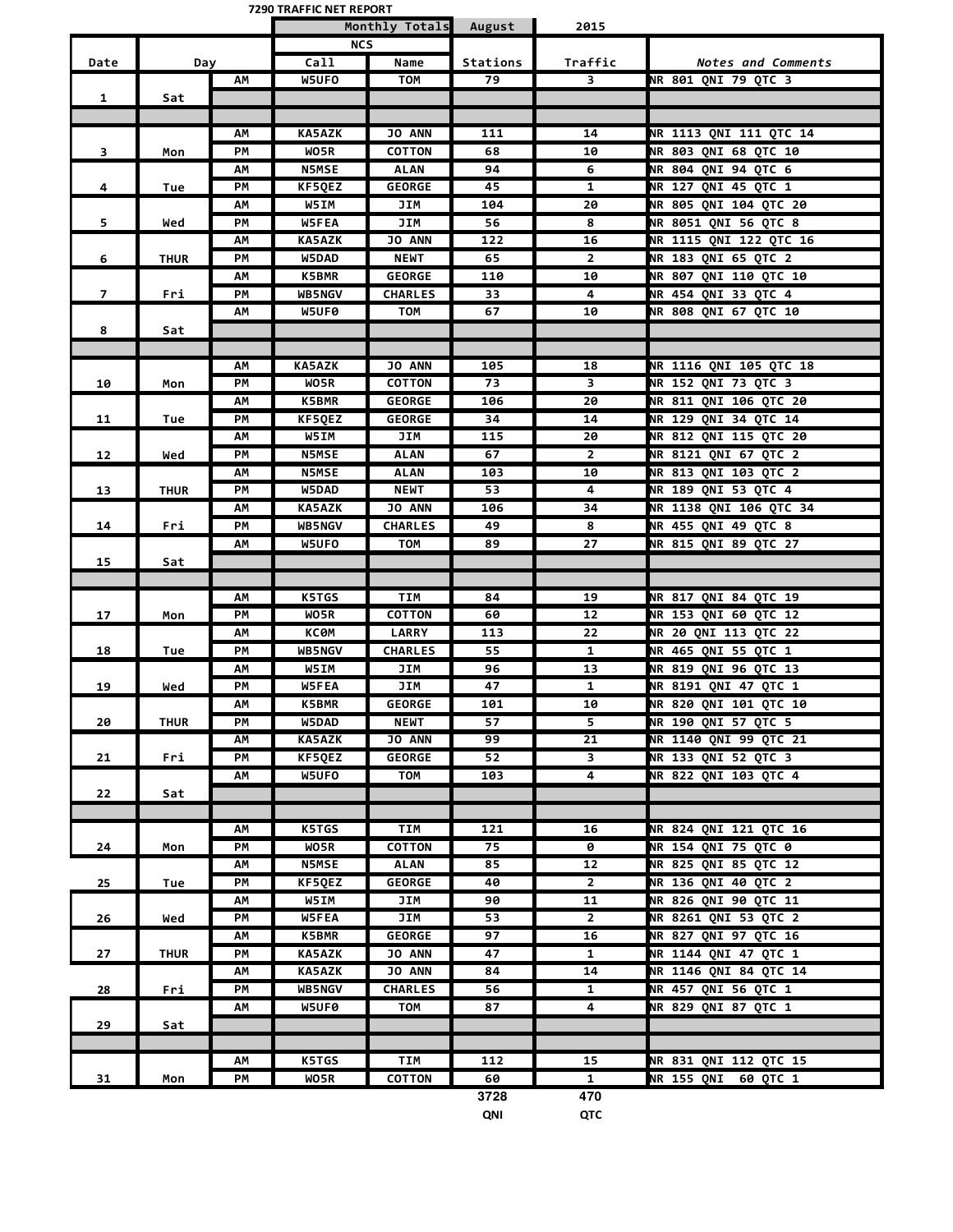**7290 TRAFFIC NET REPORT September 2015**

|                |             |          |                       | MONTHLY TOTALS               |           |                      |                                              |
|----------------|-------------|----------|-----------------------|------------------------------|-----------|----------------------|----------------------------------------------|
|                |             |          | <b>NCS</b>            |                              |           |                      |                                              |
| <b>DATE</b>    | <b>DAY</b>  |          | <b>CALL</b>           | <b>NAME</b>                  | Stations  | Traffic              | <b>Notes and Comments</b>                    |
|                |             | AM       | <b>N5MSE</b>          | <b>ALAN</b>                  | 120       | 17                   | <b>NR 901 QNI 120 QTC 17</b>                 |
| 1              | <b>TUE</b>  | PМ       | KF5QEZ                | <b>GEORGE</b>                | 56        | 7                    | NR 138 QNI 56 QTC 7                          |
|                |             | ΑМ       | W5IM                  | JIM                          | 120       | 9                    | <b>NR 902 QNI 120 QTC 9</b>                  |
| $\overline{2}$ | WED         | PM       | W5FEA                 | JIM                          | 60        | 0                    | <b>NR 9021 QNI 60 QTC 0</b>                  |
|                |             | ΑМ       | K5BMR                 | <b>GEORGE</b>                | 134       | 13                   | NR 666 QNI 134 QTC 12                        |
| 3              | <b>THUR</b> | PМ       | W5DAD                 | <b>NEWT</b>                  | 77        | 11                   | NR 200 QNI 77 QTC 11                         |
|                |             | AM       | <b>KA5AZK</b>         | <b>JO ANN</b>                | 116       | $\overline{2}$       | NR 1149 QNI 116 QTC 2                        |
| 4              | <b>FRI</b>  | PМ       | <b>WB5NGV</b>         | <b>CHARLES</b>               | 53        | $\mathbf{1}$         | NR 458 QNI 53 QTC 1                          |
|                |             | ΑМ       | W5UFO                 | <b>TOM</b>                   | 95        | 5                    | NR 905 QNI 95 QTC 5                          |
| 5              | <b>SAT</b>  |          |                       |                              |           |                      |                                              |
|                |             |          |                       |                              |           |                      |                                              |
|                |             | ΑМ       | <b>KA5AZK</b>         | <b>JO ANN</b>                | 119       | 6                    | NR 1150 QNI 119 QTC 6                        |
| $\overline{7}$ | <b>MON</b>  | PМ       | W5FEA                 | JIM                          | 63        | $\mathbf{1}$         | NR 9071 QNI 63 QTC 1                         |
|                |             | AM       | <b>N5MSE</b>          | <b>ALAN</b>                  | 129       | 4                    | NR 908 QNI 129 QTC 4                         |
| 8              | <b>TUE</b>  | PM       | KF5QEZ                | <b>GEORGE</b>                | 56        | $\overline{2}$       | NR 139 QNI 56 QTC 2                          |
|                |             | ΑМ       | W5IM                  | JIM                          | 100       | 0                    | <b>NR 909 QNI 100 QTC 0</b>                  |
| 9              | <b>WED</b>  | PM       | W5FEA                 | JIM                          | 39        | $\mathbf{1}$         | <b>NR 9091 ONI 39 OTC 1</b>                  |
|                |             | АΜ       | <b>KA5AZK</b>         | <b>JO ANN</b>                | 106       | 4                    | NR 1151 QNI 106 QTC 4                        |
| 10             | <b>THUR</b> | PM       | W5DAD                 | <b>NEWT</b>                  | 59        | $\mathbf{1}$         | NR 201 QNI 59 QTC 1                          |
|                |             | АΜ       | <b>KC0M</b>           | <b>LARRY</b>                 | 106       | 29                   | NR 32 QNI 106 QTC 29                         |
| 11             | <b>FRI</b>  | PМ       | <b>WB5NGV</b>         | <b>CHARLES</b>               | 59        | $\overline{2}$       | NR 459 QNI 59 QTC 2                          |
|                |             | АΜ       | <b>KA5AZK</b>         | <b>JO ANN</b>                | 97        | 13                   | NR 1152 QNI 97 QTC 13                        |
| 12             | <b>SAT</b>  |          |                       |                              |           |                      |                                              |
|                |             |          |                       |                              |           |                      |                                              |
|                |             | АΜ       | <b>K5TGS</b>          | TIM                          | 113       | 4                    | NR 37 QNI 113 QTC 4                          |
| 14             | <b>MON</b>  | PМ       | WO5R                  | <b>COTTON</b>                | 78        | 1                    | NR 160 QNI 78 QTC 1                          |
|                |             | ΑМ       | <b>N5MSE</b>          | <b>ALAN</b>                  | 131       | 3                    | NR 915 QNI 131 QTC 3                         |
| 15             | <b>TUE</b>  | PM       | KF5QEZ                | <b>GEORGE</b>                | 58        | $\mathbf{2}$         | NR 140 QNI 58 QTC 2                          |
|                |             | АΜ       | W5IM                  | JIM                          | 106       | $\overline{12}$      | NR 916 QNI 106 QTC 12                        |
| 16             | <b>WED</b>  | PМ       | W5FEA                 | JIM                          | 67        | 0                    | NR 9161 QNI 67 QTC 0                         |
|                |             | ΑМ<br>PM | <b>K5BMR</b><br>W5DAD | <b>GEORGE</b><br><b>NEWT</b> | 137<br>76 | 16<br>$\overline{7}$ | NR 673 QNI 137 QTC 16<br>NR 203 QNI 76 QTC 7 |
| 17             | <b>THUR</b> | AM       | <b>KA5AZK</b>         | JO ANN                       | 104       | 4                    | NR 1154 QNI 104 QTC 4                        |
| 18             | <b>FRI</b>  | PМ       | <b>WB5NGV</b>         | <b>CHARLES</b>               | 54        | 8                    | NR 460 QNI 54 QTC 8                          |
|                |             | АΜ       | W5UFO                 | <b>TOM</b>                   | 99        | $\overline{2}$       | NR 919 ONI 99 OTC 2                          |
| 19             | SAT         |          |                       |                              |           |                      |                                              |
|                |             |          |                       |                              |           |                      |                                              |
|                |             | AM       | <b>K5TGS</b>          | TIM                          | 97        | $\overline{6}$       | <b>NR 38 ONI 97 OTC 6</b>                    |
| 21             | <b>MON</b>  | PM       | WO5R                  | <b>COTTON</b>                | 85        | $\overline{2}$       | <b>NR 161 QNI 85 QTC 2</b>                   |
|                |             | AΜ       | <b>N5MSE</b>          | <b>ALAN</b>                  | 116       | 8                    | NR 922 QNI 116 QTC 8                         |
| 22             | <b>TUE</b>  | РM       | KF5QEZ                | <b>GEORGE</b>                | 60        | 3                    | <b>NR 141 ONI 60 OTC 3</b>                   |
|                |             | AΜ       | W5IM                  | JIM                          | 114       | 12                   | NR 923 QNI 114 QTC 12                        |
| 23             | <b>WED</b>  | РM       | W5FEA                 | JIM                          | 61        | $\mathbf{3}$         | NR 9231 QNI 61 QTC 3                         |
|                |             | АΜ       | K5BMR                 | <b>GEORGE</b>                | 131       | 13                   | NR 677 QNI 131 QTC 13                        |
| 24             | <b>THUR</b> | PМ       | W5DAD                 | <b>NEWT</b>                  | 77        | $\overline{2}$       | NR 205 QNI 77 QTC 2                          |
|                |             | АΜ       | <b>KA5AZK</b>         | JO ANN                       | 125       | $\overline{7}$       | NR 1158 QNI 125 QTC 7                        |
| 25             | <b>FRI</b>  | РM       | <b>WB5NGV</b>         | <b>CHARLES</b>               | 60        | $\overline{2}$       | NR 461 QNI 60 QTC 2                          |
|                |             | АΜ       | W5UF0                 | TOM                          | 96        | $\overline{2}$       | NR 926 QNI 96 QTC 2                          |
| 26             | SAT         |          |                       |                              |           |                      |                                              |
|                |             |          |                       |                              |           |                      |                                              |
|                |             | AΜ       | <b>KA5AZK</b>         | <b>JO ANN</b>                | 109       | 24                   | NR 1159 QNI 109 QTC 24                       |
| 28             | <b>MON</b>  | PM       | WO5R                  | <b>COTTON</b>                | 80        | 0                    | <b>NR 164 QNI 80 QTC 0</b>                   |
|                |             | АΜ       | <b>N5MSE</b>          | <b>ALAN</b>                  | 127       | 15                   | NR 929 QNI 127 QTC 15                        |
| 29             | <b>TUE</b>  | PМ       | KF5QEZ                | <b>GEORGE</b>                | 51        | $\mathbf{2}$         | NR 142 QNI 51 QTC 2                          |
|                |             | АΜ       | <b>W5IM</b>           | JIM                          | 124       | 11                   | NR 930 QNI 124 QTC 11                        |
| 30             | WED         | PМ       | <b>W5FEA</b>          | JIM                          | 65        | 3                    | NR 9301 QNI 65 QTC 3                         |
|                |             |          |                       |                              | 4245      | 302                  |                                              |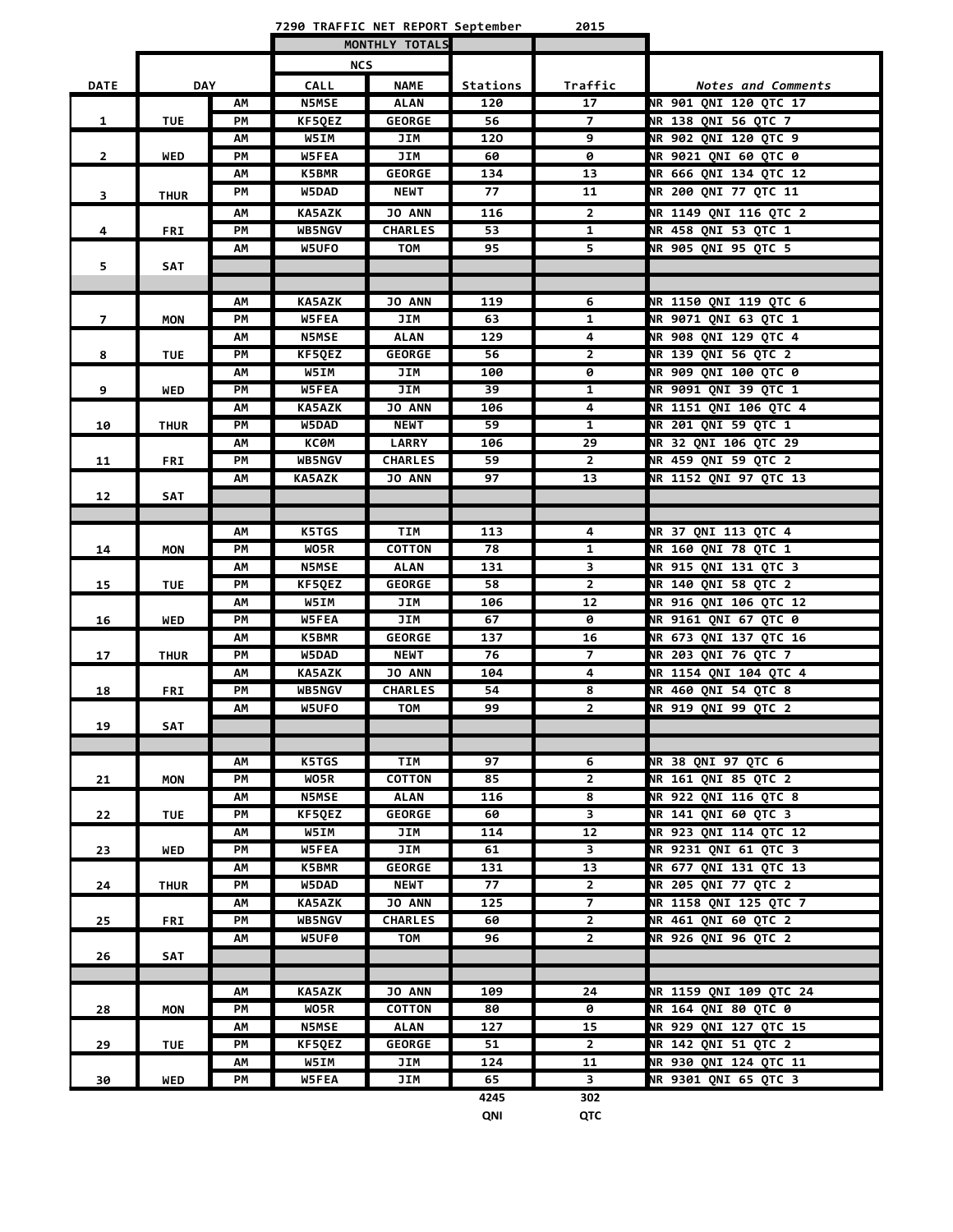|                |             |          | 7290 TRAFFIC NET REPORT      |                             | October   | 2015                                    |                                                             |
|----------------|-------------|----------|------------------------------|-----------------------------|-----------|-----------------------------------------|-------------------------------------------------------------|
|                |             |          |                              | MONTHLY TOTALS              |           |                                         |                                                             |
|                |             |          | <b>NCS</b>                   |                             |           |                                         |                                                             |
| <b>DATE</b>    | DAY         |          | <b>CALL</b>                  | <b>NAME</b>                 | Stations  | Traffic                                 | Notes and Comments                                          |
|                |             | АM       | <b>KA5AZK</b>                | <b>JO ANN</b>               | 125       | 10                                      | <b>NR 1162 QNI 125 QTC 10</b>                               |
| 1              | <b>THU</b>  | PМ       | W5DAD                        | <b>NEWT</b>                 | 66        | $\overline{5}$                          | <b>NR 211 QNI 66 QTC 5</b>                                  |
|                |             | ΑМ       | <b>KA5AZK</b>                | <b>JO ANN</b>               | 133       | 10                                      | NR 1163 QNI 133 QTC 10                                      |
| $\overline{2}$ | FRI         | PМ       | KF5QEZ                       | <b>GEORGE</b>               | 59        | 1                                       | <b>NR 144 QNI 59 QTC 1</b>                                  |
|                |             | ΑМ       | W5UFO                        | TOM                         | 101       | 5.                                      | <b>NR 1003 QNI 101 QTC 5</b>                                |
| з              | SAT         |          |                              |                             |           |                                         |                                                             |
|                |             |          |                              |                             |           |                                         |                                                             |
|                |             | АΜ       | <b>K5TGS</b>                 | TIM                         | 115       | 22                                      | NR 52 QNI 115 QTC 22                                        |
| 5              | <b>MON</b>  | PМ       | WO5R                         | <b>COTTON</b>               | 68        | 5                                       | <b>NR 166 QNI 68 QTC 5</b>                                  |
|                |             | АΜ       | <b>N5MSE</b>                 | <b>ALAN</b>                 | 115       | 15                                      | NR 1006 QNI 115 QTC 5                                       |
| 6              | <b>TUE</b>  | PМ       | KF5QEZ                       | <b>GEORGE</b>               | 64        | 1                                       | NR 145 QNI 64 QTC 1                                         |
|                |             | ΑМ       | W5IM                         | JIM                         | 121       | 10                                      | <b>NR 1007 QNI 121 QTC 10</b>                               |
| $\overline{7}$ | WED         | PМ       | <b>W5FEA</b>                 | JIM                         | 75        | $\mathbf{1}$                            | NR 1071 QNI 75 QTC 1                                        |
|                |             | ΑМ       | K5BMR                        | <b>GEORGE</b>               | 96        | 9                                       | NR 681 QNI 96 QTC 9                                         |
| 8              | <b>THUR</b> | PМ       | W5FEA                        | JIM                         | 60        | 3                                       | <b>NR 1081 QNI 60 QTC 3</b>                                 |
|                |             | ΑМ       | <b>KA5AZK</b>                | <b>JO ANN</b>               | 133       | 14                                      | NR 1166 QNI 133 QTC 14                                      |
| 9              | FRI         | PМ       | <b>WB5NGV</b>                | <b>CHARLES</b>              | 67        | 1                                       | NR 462 QNI 67 QTC 1                                         |
|                |             | ΑМ       | <b>KA5AZK</b>                | <b>JO ANN</b>               | 111       | 5                                       | NR 1167 QNI 111 QTC 5                                       |
| 10             | <b>SAT</b>  |          |                              |                             |           |                                         |                                                             |
|                |             |          |                              |                             |           |                                         |                                                             |
|                |             | АΜ       | <b>K5TGS</b>                 | TIM                         | 120       | 3                                       | NR 54 QNI 120 QTC 3                                         |
| 12             | MON         | PМ       | WO5R                         | <b>COTTON</b>               | 63        | 1                                       | NR 167 QNI 63 QTC 1                                         |
|                |             | ΑМ       | <b>N5MSE</b>                 | <b>ALAN</b>                 | 109       | 11                                      | NR 1013 QNI 109 QTC 3                                       |
| 13             | <b>TUE</b>  | PМ       | <b>KF5QEZ</b>                | <b>GEORGE</b>               | 55        | $\mathbf{2}$                            | NR 147 QNI 55 QTC 2                                         |
|                |             | ΑМ       | <b>W5IM</b>                  | JIM                         | 132       | 7                                       | NR 1014 QNI 132 QTC 7                                       |
| 14             | WED         | PМ       | <b>W5FEA</b>                 | JIM                         | 62<br>115 | 4                                       | <b>NR 10141 QNI 62 QTC 4</b><br>NR 1015 QNI 115 QTC 15      |
|                |             | ΑМ<br>PМ | ксөм<br>W5DAD                | <b>LARRY</b><br><b>NEWT</b> | 77        | 15<br>5                                 | NR 215 QNI 77 QTC 5                                         |
| 15             | <b>THUR</b> | АΜ       | <b>KA5AZK</b>                | <b>JO ANN</b>               | 124       | 6                                       | NR 1168 QNI 124 QTC 6                                       |
| 16             | <b>FRI</b>  | PМ       | <b>WB5NGV</b>                | <b>CHARLES</b>              | 71        | $\mathbf{2}$                            | NR 463 QNI 71 QTC 3                                         |
|                |             | ΑМ       | W5UF0                        | TOM                         | 99        | 3                                       | NR 1017 QNI 99 QTC 3                                        |
| 17             | SAT         |          |                              |                             |           |                                         |                                                             |
|                |             |          |                              |                             |           |                                         |                                                             |
|                |             | АΜ       | <b>K5TGS</b>                 | <b>TIM</b>                  | 113       | 18                                      | NR 56 QNI 113 QTC 18                                        |
| 19             | <b>MON</b>  | PМ       | WO5R                         | <b>COTTON</b>               | 70        | 1                                       | NR 168 QNI 70 QTC 1                                         |
|                |             | ΑМ       | <b>N5MSE</b>                 | <b>ALAN</b>                 | 112       | 8                                       | <b>NR 1020 QNI 112 QTC 8</b>                                |
| 20             | <b>TUE</b>  | PМ       | KF5QEZ                       | <b>GEORGE</b>               | 56        | 1                                       | NR 148 ONI 56 OTC 1                                         |
|                |             | ΑМ       | <b>W5IM</b>                  | JIM                         | 122       | 7                                       | <b>NR 1021 QNI 122 QTC 7</b>                                |
| 21             | WED         | PМ       | <b>W5FEA</b>                 | JIM                         | 58        | 16                                      | <b>NR 1021 QNI 58 QTC 16</b>                                |
|                |             | ΑМ       | <b>K5BMR</b>                 | <b>GEORGE</b>               | 119       | 13                                      | NR 694 QNI 119 QTC 13                                       |
| 22             | <b>THUR</b> | PМ       | W5DAD                        | <b>NEWT</b>                 | 68        | 1                                       | NR 222 QNI 68 QTC 1                                         |
|                |             | ΑМ       | <b>KA5AZK</b>                | <b>JO ANN</b>               | 112       | 7                                       | <b>NR 1171 QNI 112 QTC 7</b>                                |
| 23             | FRI         | PМ       | <b>K5BMR</b>                 | <b>GEORGE</b>               | 77        | $\mathbf{1}$                            | NR 694 QNI 77 QTC 1                                         |
|                |             | ΑМ       | W5UF0                        | TOM                         | 112       | $\overline{\mathbf{3}}$                 | <b>NR 1024 QNI 112 QTC 3</b>                                |
| 24             | SAT         |          |                              |                             |           |                                         |                                                             |
|                |             |          |                              |                             |           |                                         |                                                             |
|                |             | АΜ       | <b>K5TGS</b>                 | TIM                         | 131       | 7                                       | NR 57 QNI 131 QTC 7                                         |
| 26             | MON         | PМ       | WO5R                         | <b>COTTON</b>               | 69        | 1                                       | NR 169 QNI 69 QTC 1<br><b>NR 1027 ONI 134 OTC 3</b>         |
|                |             | ΑМ       | <b>N5MSE</b>                 | <b>ALAN</b>                 | 134       | $\overline{\mathbf{3}}$<br>$\mathbf{1}$ |                                                             |
| 27             | <b>TUE</b>  | PМ       | KF5QEZ                       | <b>GEORGE</b>               | 66<br>121 |                                         | NR 149 QNI 66 QTC 1                                         |
| 28             | WED         | АM       | W5IM                         | JIM                         |           | 5                                       | <b>NR 1028 QNI 121 QTC 5</b><br><b>NR 1028 QNI 66 QTC 0</b> |
|                |             | PМ<br>ΑМ | <b>W5FEA</b><br><b>K5BMR</b> | JIM<br><b>GEORGE</b>        | 66<br>116 | 0<br>$\overline{\mathbf{8}}$            | NR 697 QNI 116 QTC 8                                        |
| 29             | <b>THUR</b> | PМ       | W5DAD                        | <b>NEWT</b>                 | 66        | $\mathbf{1}$                            | NR 223 QNI 66 QTC 1                                         |
|                |             | ΑМ       | <b>K5BMR</b>                 | <b>GEORGE</b>               | 125       | 17                                      | NR 701 QNI 125 QTC 17                                       |
| 30             | <b>FRI</b>  | PМ       | <b>K5BMR</b>                 | <b>GEORGE</b>               | 64        | $\mathbf{2}$                            | NR 702 QNI 64 QTC 2                                         |
|                |             | ΑМ       | W5UF0                        | TOM                         | 108       | 4                                       | NR 1031 QNI 108 QTC 4                                       |
| 31             | SAT         |          |                              |                             |           |                                         |                                                             |
|                |             |          |                              |                             |           |                                         |                                                             |
|                |             |          |                              |                             |           |                                         |                                                             |

**4621 301 QNI QTC**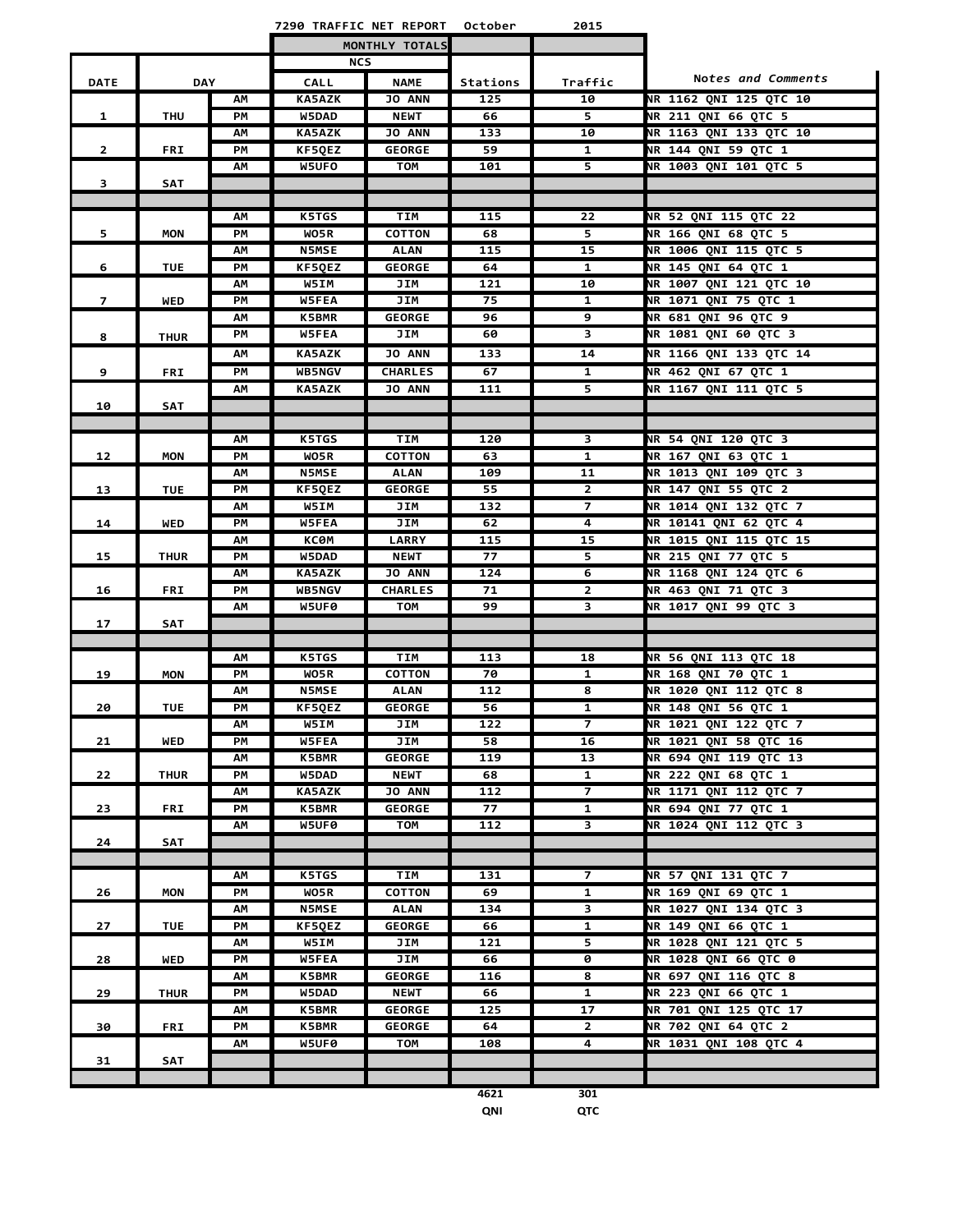|  |  |  |  | 7290 Traffic Net Report November | 2015 |
|--|--|--|--|----------------------------------|------|
|--|--|--|--|----------------------------------|------|

|                |      |    |               | Monthly Totals |                     |                         |                               |
|----------------|------|----|---------------|----------------|---------------------|-------------------------|-------------------------------|
|                |      |    | <b>NCS</b>    |                |                     |                         |                               |
| Date           | Day  |    | Ca11          | Name           | Stations            | Traffic                 | <b>Notes and Comments</b>     |
|                |      | АΜ | <b>KA5AZK</b> | <b>JO ANN</b>  | 111                 | 9                       | NR 1173 QNI 111 QTC 9         |
| $\overline{2}$ | Mon  | PM | WO5R          | <b>COTTON</b>  | 76                  | 3                       | NR 176 QNI 76 QTC 3           |
|                |      | АΜ | <b>N5MSE</b>  | <b>ALAN</b>    | 119                 | 7                       | NR 1103 QNI 119 QTC 7         |
| 3              | Tue  | PM | KF5QEZ        | <b>GEORGE</b>  | 56                  | 6                       | NR 159 QNI 56 QTC 6           |
|                |      | AM | W5IM          | JIM            | 117                 | 7                       | NR 1104 QNI 117 QTC 7         |
| 4              | Wed  | PM | W5FEA         | JIM            | 67                  | $\mathbf{2}$            | NR 1104 QNI 67 QTC 2          |
|                |      | АΜ | <b>K5BMR</b>  | <b>GEORGE</b>  | 118                 | 13                      | NR 708 QNI 118 QTC 13         |
| 5              | Thur | PM | KF5QEZ        | <b>GEORGE</b>  | 70                  | $\mathbf{1}$            | NR 151 QNI 70 QTC 1           |
|                |      | AM | <b>KA5AZK</b> | <b>JO ANN</b>  | 133                 | 9                       | NR 1174 QNI 133 QTC 9         |
| 6              | Fri  | PM | WB5NGV        | <b>CHARLES</b> | 63                  | $\overline{2}$          | NR 465 QNI 63 QTC 2           |
|                |      | АΜ | W5UFO         | төм            | 93                  | 12                      | NR 117 QNI 93 QTC 12          |
| $\overline{7}$ | Sat  |    |               |                |                     |                         |                               |
|                |      |    |               |                |                     |                         |                               |
|                |      | АΜ | ксөм          | <b>LARRY</b>   | 116                 | 4                       | NR 47 QNI 116 QTC 4           |
| 9              | Mon  | PM | <b>KA5AZK</b> | JO ANN         | 68                  | 5                       | NR 1177 QNI 68 QTC 5          |
|                |      | AM | N5MSE         | <b>ALAN</b>    | 118                 | 16                      | NR 1110 QNI 118 QTC 16        |
| 10             | Tue  | PM | KF5QEZ        | <b>GEORGE</b>  | 63                  | $\mathbf{1}$            | NR 152 QNI 63 QTC 1           |
|                |      | AM | W5IM          | JIM            | 120                 | 10                      | <b>NR 1111 QNI 120 QTC 10</b> |
| 11             | Wed  | PM | W5FEA         | JIM            | 64                  | 3                       | NR 1111 QNI 64 QTC 3          |
|                |      | АΜ | <b>KA5AZK</b> | JO ANN         | 138                 | 13                      | NR 1178 QNI 138 QTC 13        |
| 12             | Thur | PM | W5DAD         | <b>NEWT</b>    | 72                  | $\overline{2}$          | NR 230 QNI 72 QTC 2           |
|                |      | AM | <b>K5BMR</b>  | <b>GEORGE</b>  | 163                 | $\overline{\mathbf{3}}$ | NR 713 QNI 163 QTC 3          |
| 13             | Fri  | PM | WB5NGV        | <b>CHARLES</b> | 60                  | $\mathbf{1}$            | <b>NR 466 QNI 60 QTC 1</b>    |
|                |      | АΜ | W5UFO         | ТӨМ            | 104                 | 9                       | <b>NR 1114 QNI 104 QTC 9</b>  |
| 14             | Sat  |    |               |                |                     |                         |                               |
|                |      |    |               |                |                     |                         |                               |
|                |      | АΜ | <b>KA5AZK</b> | <b>JO ANN</b>  | 132                 | 12                      | NR 1179 QNI 132 QTC 12        |
| 16             | Mon  | PМ | WO5R          | <b>COTTON</b>  | 79                  | 2                       | NR 171 QNI 79 QTC 2           |
|                |      | АΜ | <b>N5MSE</b>  | <b>ALAN</b>    | 136                 | 14                      | NR 1117 QNI 136 QTC 14        |
| 17             | Tue  | PM | KF5QEZ        | <b>GEORGE</b>  | 56                  | 1                       | NR 156 QNI 56 QTC 1           |
|                |      | АΜ | W5IM          | JIM            | 133                 | 8                       | NR 1118 ONI 133 OTC 8         |
| 18             | Wed  | PM | W5FEA         | JIM            | 60                  | 8                       | NR 1118 ONI 60 OTC 8          |
|                |      | АΜ | <b>KA5AZK</b> | JO ANN         | 116                 | 18                      | NR 1182 QNI 116 QTC 18        |
| 19             | Thur | PM | KF5IOU        | <b>JOHN</b>    | 57                  | 0                       | NR 1715 QNI 57 QTC 0          |
|                |      | AM | <b>K5BMR</b>  | <b>GEORGE</b>  | 135                 | $\mathbf{2}$            | NR 720 QNI 135 QTC 2          |
| 20             | Fri  | PM | WB5NGV        | <b>CHARLES</b> | 67                  | $\overline{2}$          | NR 467 QNI 67 QTC 2           |
|                |      | AM | W5UF0         | T0M            | 109                 | 8                       | NR 1121 QNI 109 QTC 8         |
| 21             | Sat  |    |               |                |                     |                         |                               |
|                |      |    |               |                |                     |                         |                               |
|                |      | АΜ | КСӨМ          | <b>LARRY</b>   | 124                 | 16                      | NR 50 QNI 124 QTC 16          |
| 23             | Mon  | PM | WO5R          | COTTON         | 74                  | $\mathbf{1}$            | NR 172 QNI 74 QTC 1           |
|                |      | AM | <b>N5MSE</b>  | <b>ALAN</b>    | 119                 | 6                       | NR 1124 QNI 119 QTC 6         |
| 24             | Tue  | PM | KF5QEZ        | <b>GEORGE</b>  | 60                  | $\mathbf{1}$            | NR 158 QNI 60 QTC 1           |
|                |      | AM | W5IM          | JIM            | 121                 | 17                      | NR 1125 QNI 121 QTC 17        |
| 25             | Wed  | PM | W5FEA         | JIM            | 69                  | $\overline{2}$          | <b>NR 1126 QNI 69 QTC 2</b>   |
|                |      |    |               |                | <b>THANKSGIVING</b> |                         |                               |
| 26             | Thur |    |               |                | Holiday             |                         |                               |
|                |      | AM | <b>KA5AZK</b> | <b>JO ANN</b>  | 112                 | 16                      | NR 1183 QNI 112 QTC 16        |
| 27             | Fri  | PМ | <b>WB5NGV</b> | <b>CHARLES</b> | 58                  | $\mathbf{1}$            | NR 468 QNI 58 QTC 1           |
|                |      | АΜ | W5UF0         | T0M            | 119                 | $\mathbf{2}$            | NR 1128 QNI 119 QTC 2         |
| 28             | Sat  |    |               |                |                     |                         |                               |
|                |      |    |               |                |                     |                         |                               |
|                |      | АΜ | KA5AZK        | JO ANN         | 118                 | 6                       | QNI 1184 QNI 118 QTC 6        |
| 30             | Mon  | PM | WO5R          | COTTON         | 80                  | $\overline{2}$          | NR 173 QNI 80 QTC 2           |
|                |      |    |               |                | 4243                | 283                     |                               |